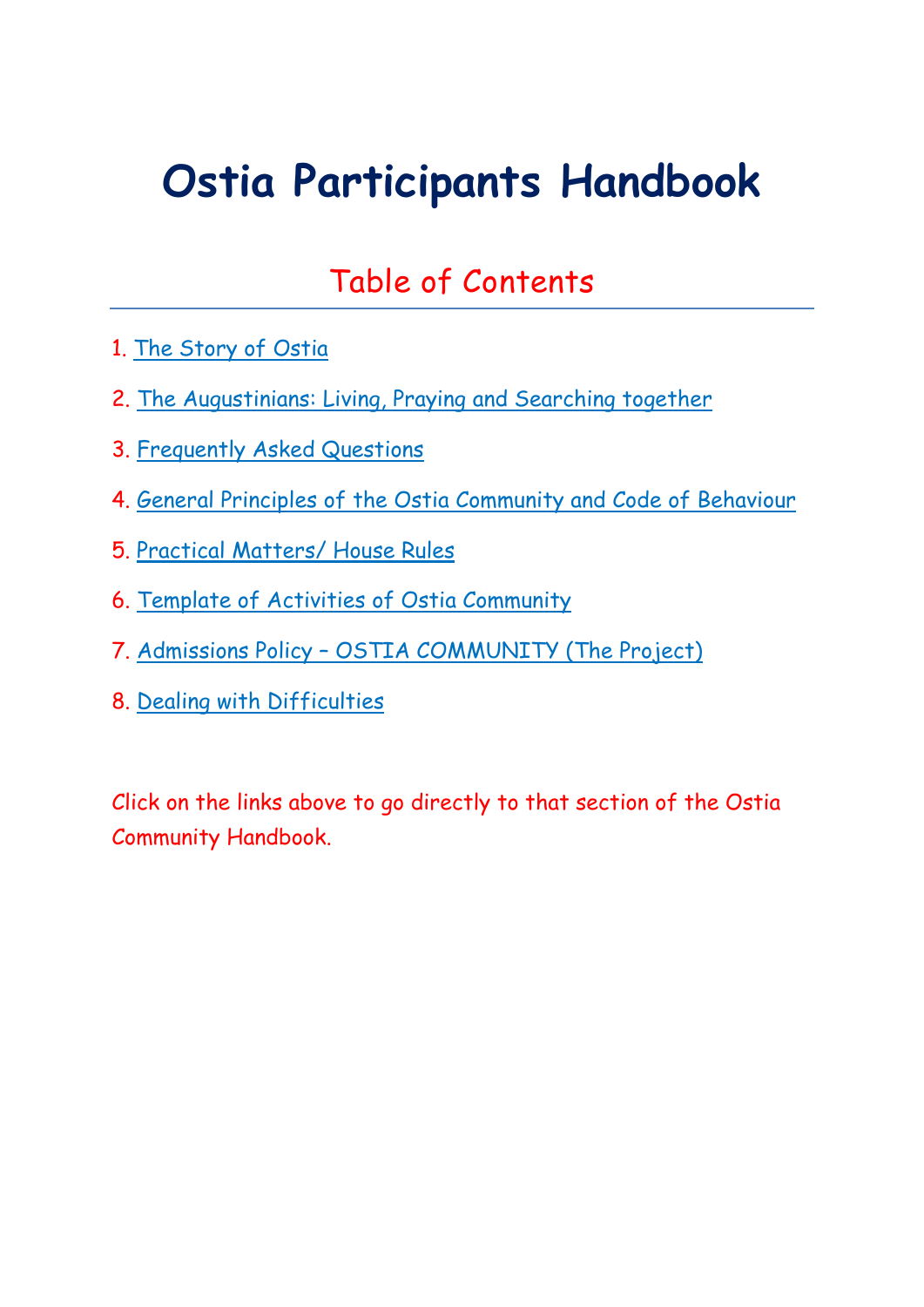# OSTIA

A Christian Community For University Students

#### <span id="page-1-0"></span>**The Story of Ostia**



In the year 383, St. Augustine left his native home of North Africa to head to Rome to take up an important lecturing position in Rome. When he arrived at Ostia, the port of the city of Rome, he couldn't have known what was going to unfold. His mother, Monica, had intended travelling with him

but Augustine, headstrong as always, gave her the slip and carried on alone. This was to be the beginning of a journey which would lead Augustine to the height of his career, but not only that, it would lead him to question things that had seemed so certain to him up until now. This was the beginning of Augustine's journey of conversion to Christianity which will finally come about, in Milan, in the year 386 when he heard the song of a child telling him to "take up and read…" (in Latin: *Tolle Lege*). He took up the Bible and as he read he realised what he had been searching for all his life.

Augustine was baptised by St. Ambrose and began his first experiment with community living at a place called Cassiciacum (now called Cassago Brianza, about 19km from Milan) where he formed a philosophical community made up of close friends, and his son, Adeodatus.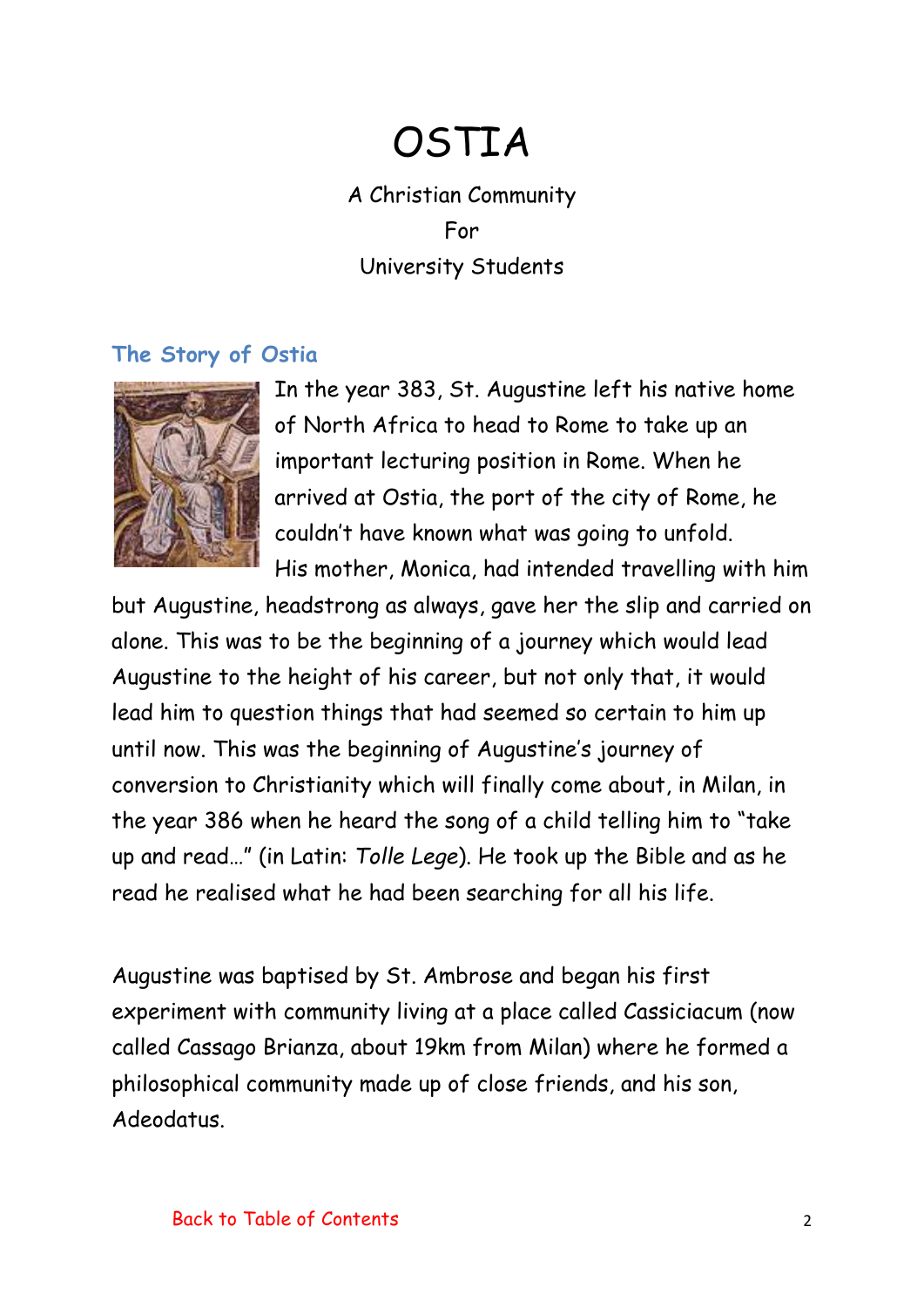Having made things up with Monica the two were heading back to Africa in the year 387, when, once again in the port of Ostia, the two of them shared a mystical experience while discussing the utter silence in which God can be heard once the clamour of all that is going on in the world is calmed.



### In the space of four years Augustine

completed a circle that began and ended in Ostia. Four years, the length of most University studies, that was to change his life and lead him to become one of the greatest thinkers the world has ever known.

Monica died two weeks after this mystical experience and Augustine, the son who was the cause of so many tears on her part, went on to serve the people of God as a priest and a bishop and was to provide the impetus for a style of community living which the Augustinians continue to try to emulate.

The members of the Ostia community are invited to share in that style of living for a period of one year while they, just like Augustine, pursue their University studies.



Prayer, Study, Service and the sharing of the gifts and talents of the individual are the characteristics of those who try to live the Augustinian vision of community life.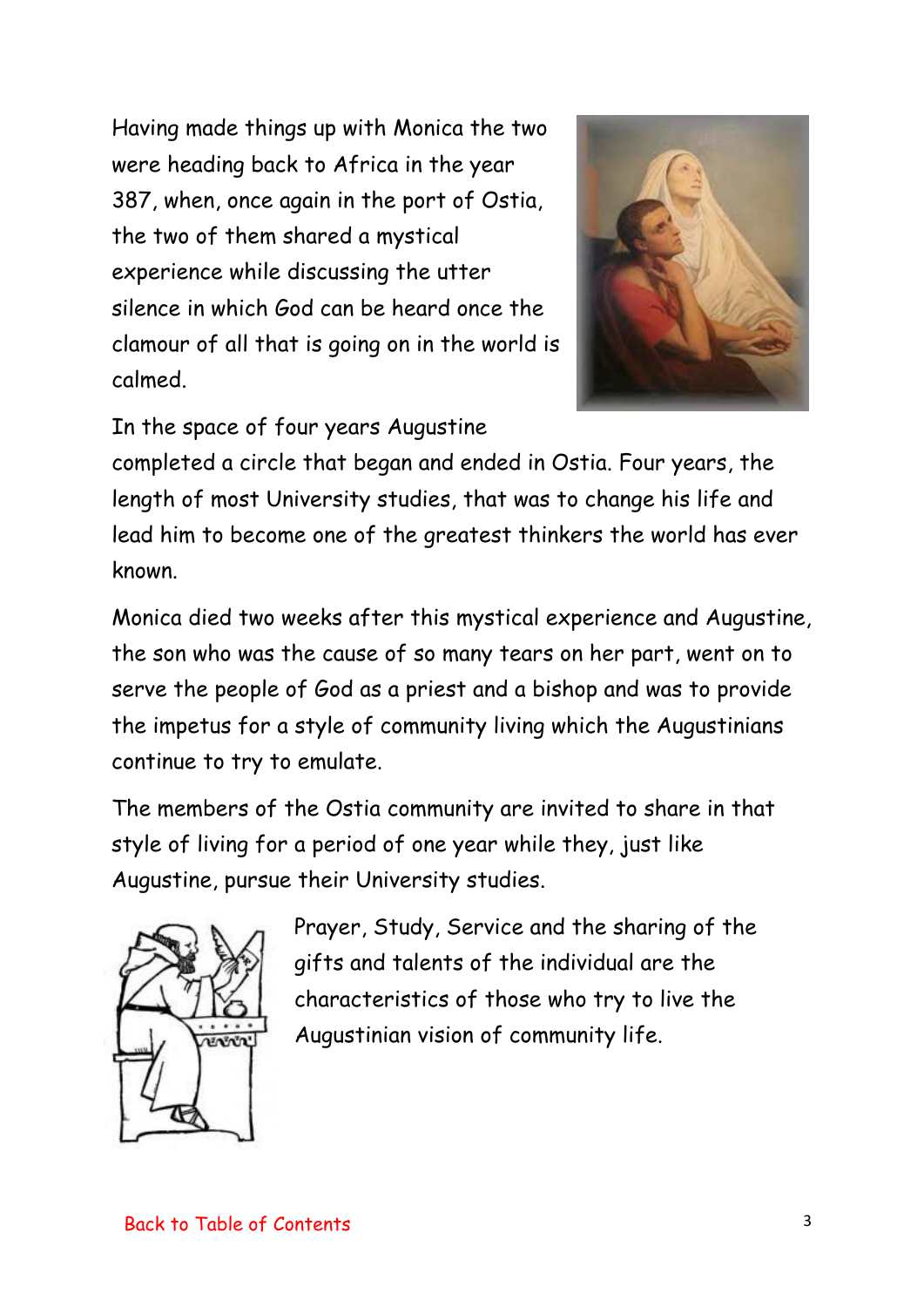# <span id="page-3-0"></span>**The Augustinians - Living,Praying and Searching together -**



The OSTIA Community is a work of the Irish Province of Augustinians. The community shares the same Augustinian spirituality as it is expressed in the Rule and the Constitutions of the Order. At the heart of this spirituality are a number of principles:

1. **Community**: As Augustinians, we live in community. This is not about simply living in the same building but is about much more. Augustinians live in community because they share the conviction that it is only by searching



for, with, and through one another, that we will find God, the source of true happiness. The sharing of things in the community is only the outward expression of that more important sharing that must take place if the community is to be truly Augustinian – the sharing of our search for God, our faith journey, and our hopes and dreams. In doing this, each one of us who is made in the image and likeness of God comes to know himself more by seeing himself reflected in the brothers who are, too, made in the image of God. Together we form the image of God – not just many images joined together but a more complete and perfect image because we are united.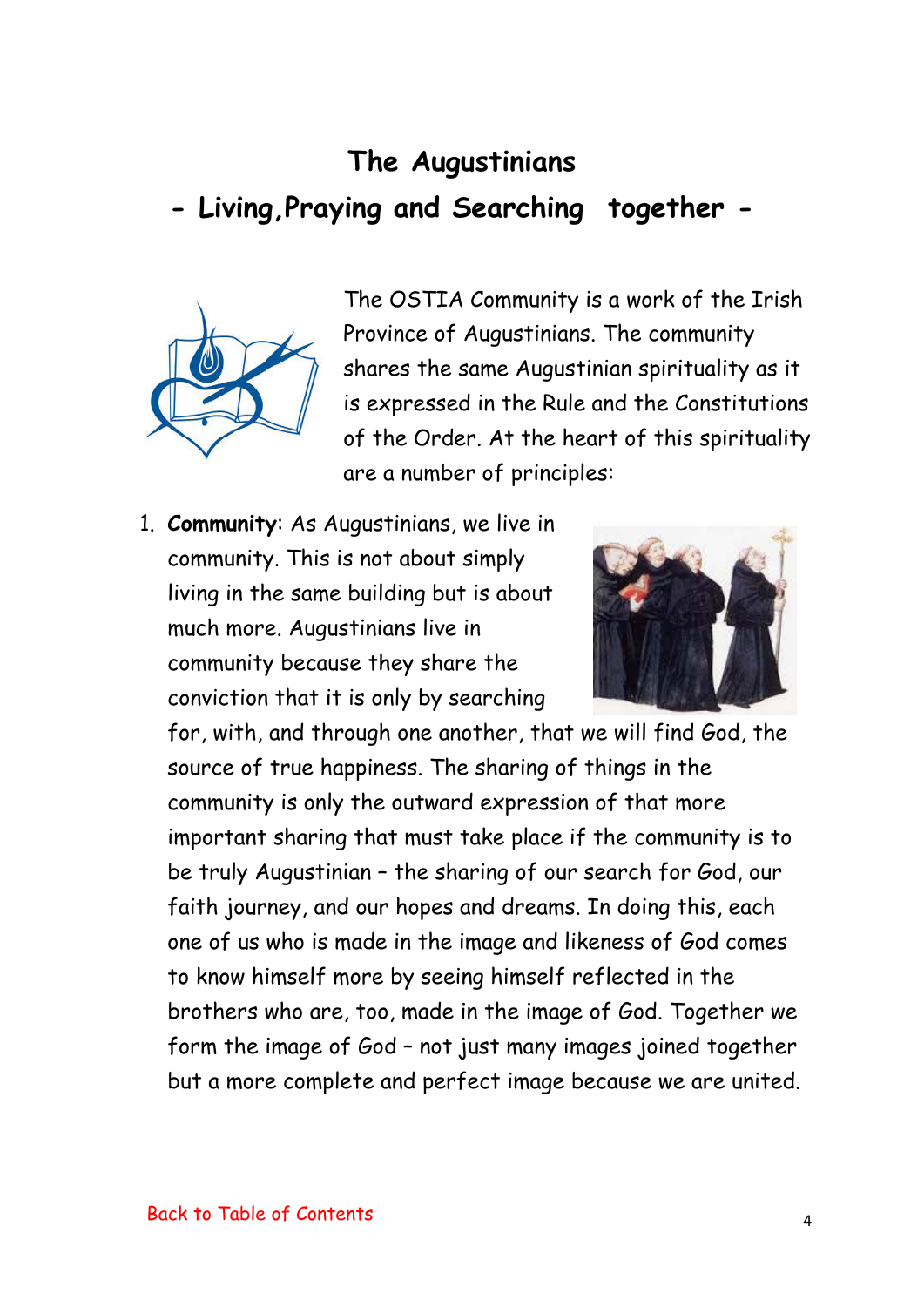#### 2. **Friendship**:

The respect for the brothers is not one that is borne out of fear or mere custom but is an expression for the esteem in which we hold them. We begin by treating one another as friends so that we can come to be true friends who, as Augustine reminds us, are the stepping



stones on our road to God. In this way our respect for one another as friends helps us to remain united as we travel on the road to God, who is love. As Augustine says:

"The friendship which draws human beings together in a tender bond is sweet to us because out of many minds it forges a unity." (*Conf II.5.10*).



This unity is one in which the brothers become the bearers and supporters of one another: "Nothing is so great a proof of friendship as the carrying of a friend's burden" (*On 83 Questions. Q. 71.1*).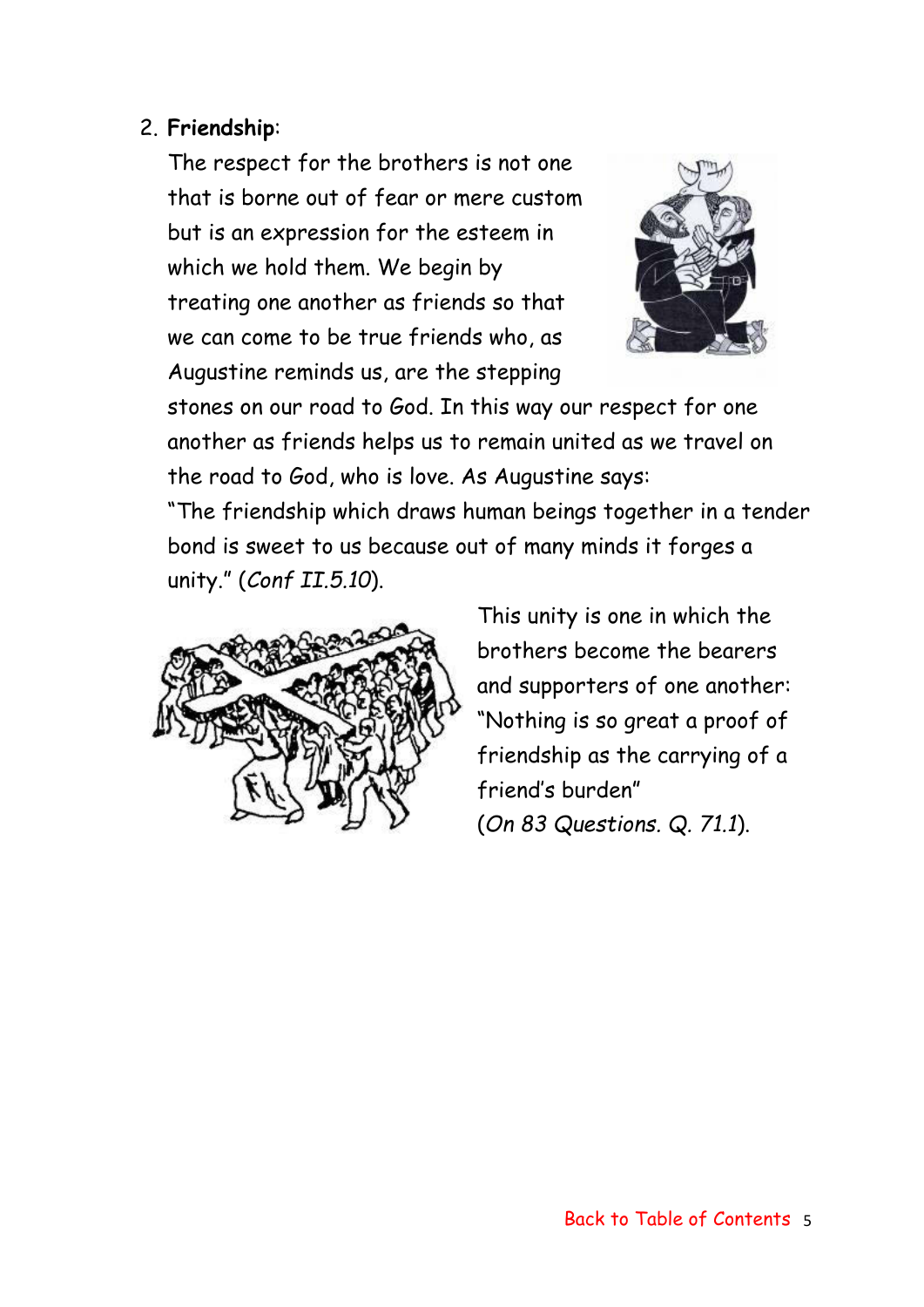3. **Love and Respect**: Our love for one another is always only a pale reflection of the love that God has for us. By sharing our journey together our combined love shines more brightly so that not only the members of the community, but also those who see the community can say with the psalmist: "How good and pleasant it is, when brothers live in



unity…" In Augustine's community the brothers were reminded of the respect they were to have for one another each time they went to the dining room – on the wall was written the following saying of St. Augustine: "Let him who loves to harm the good name of those who are absent know that there is no place for him at this table."

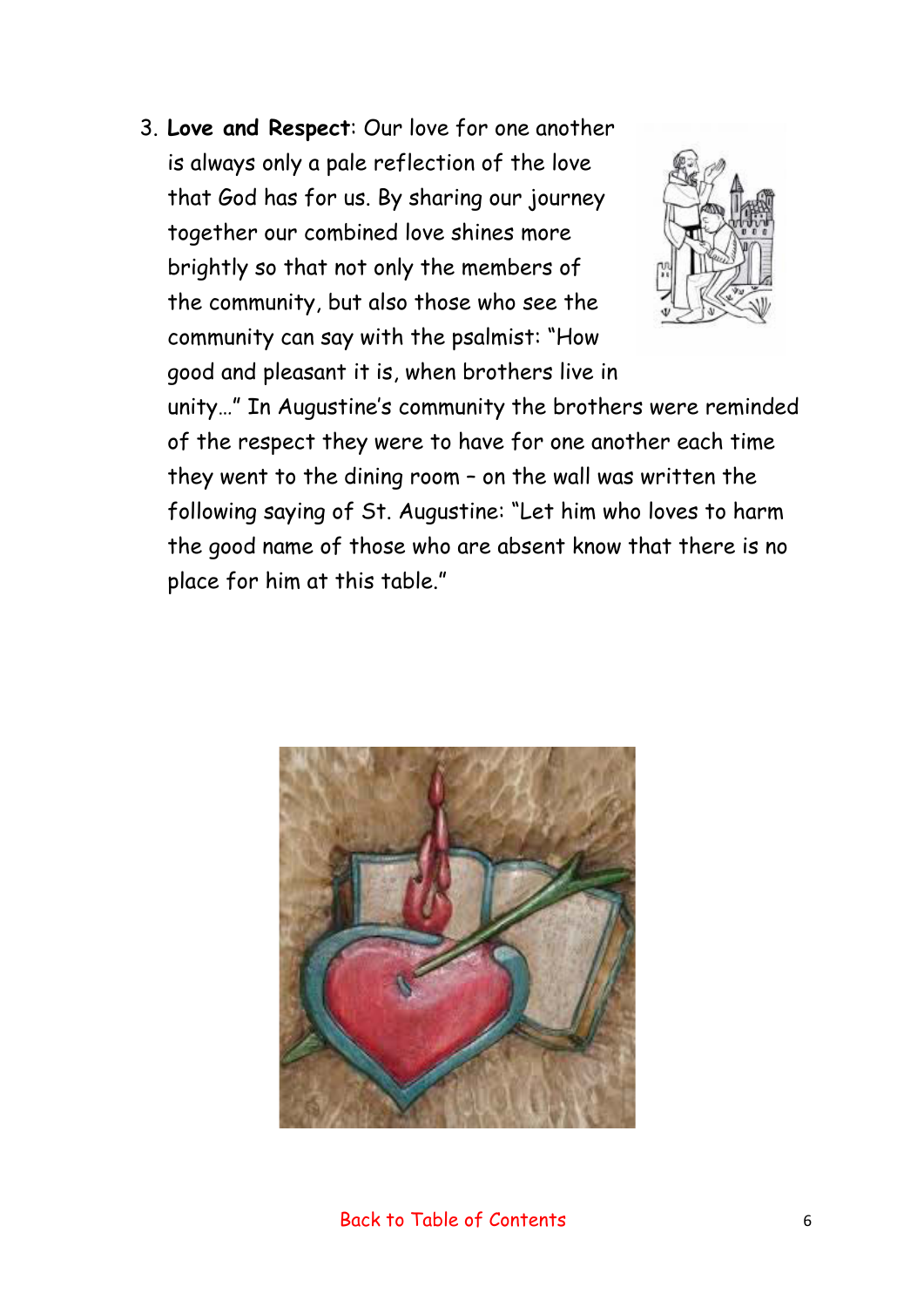4. **Prayer**: Our living together is in vain if God is not at the centre of our life. As the psalmist says: "In vain do the builders labour, if the Lord does not build the house." Our prayer, with one another, and for one another, is that which enlivens our day and helps us to be salt for the earth and light for our world.



As we share our prayer together our need for one another, if we are to truly stand as brothers in God's presence, becomes evident. The sharing of the prayer of each one strengthens the prayer of the community.

5. **Searching**: The Augustinian community is one that understands itself as being committed to a shared search for God in the life of each of the brothers and in the life of the community itself. By sharing our search for God we come to know ourselves and one another; as Augustine said: "Search for God to know yourself, search for yourself to know God".

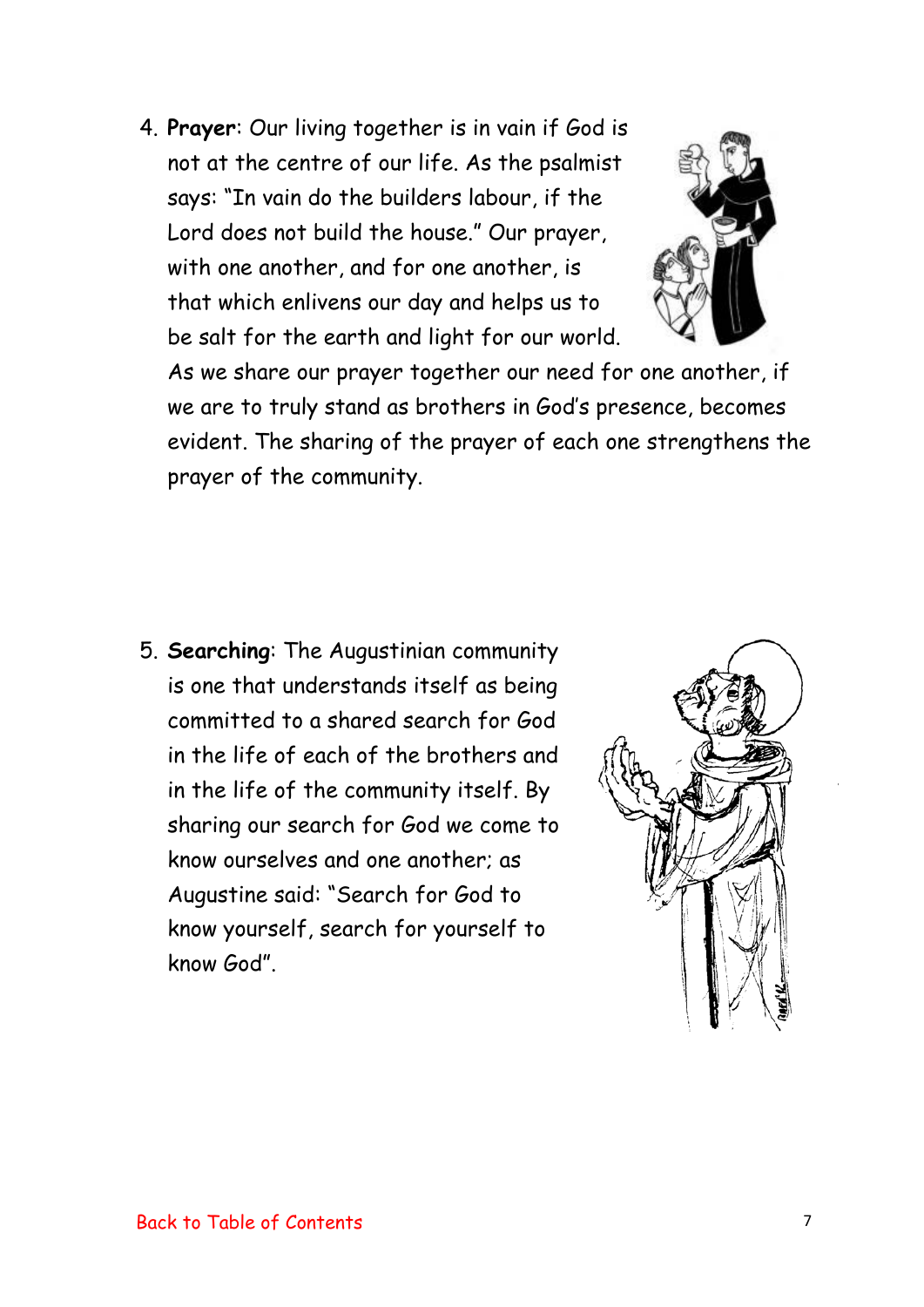# <span id="page-7-0"></span>**Frequently Asked Questions:**

## **What do members of the OSTIA community actually do?**

- Each member participates in the day to day life of the community. They spend some time together in prayer and in study. They are also involved in the life of the church community at St. Augustine's, Limerick.

### **How long does it last?**

- Each member is expected to commit for a period of eleven months which is not extendable.

### **How do I participate?**

- There are two ways to participate: as a full member of the community, and as an associate member. Full members participate in all the community activities; associate members participate according to their availability.

### **Will this interfere with my University studies?**

- NO! The programme of the OSTIA community will be tailored to suit the requirements and timetables of the group of participants.

#### **What does it cost?**

- A subsidised rent of  $\epsilon$ 450.00 per month covers the basic living costs. Expenses relating to community activities are covered by the Augustinians. A deposit of  $\epsilon$ 500 is paid at the beginning of the year. This deposit will be forfeited if damage to the premises is incurred, otherwise, it will be returned at the end of the academic year.



[Back to Table of Contents](#page-0-0)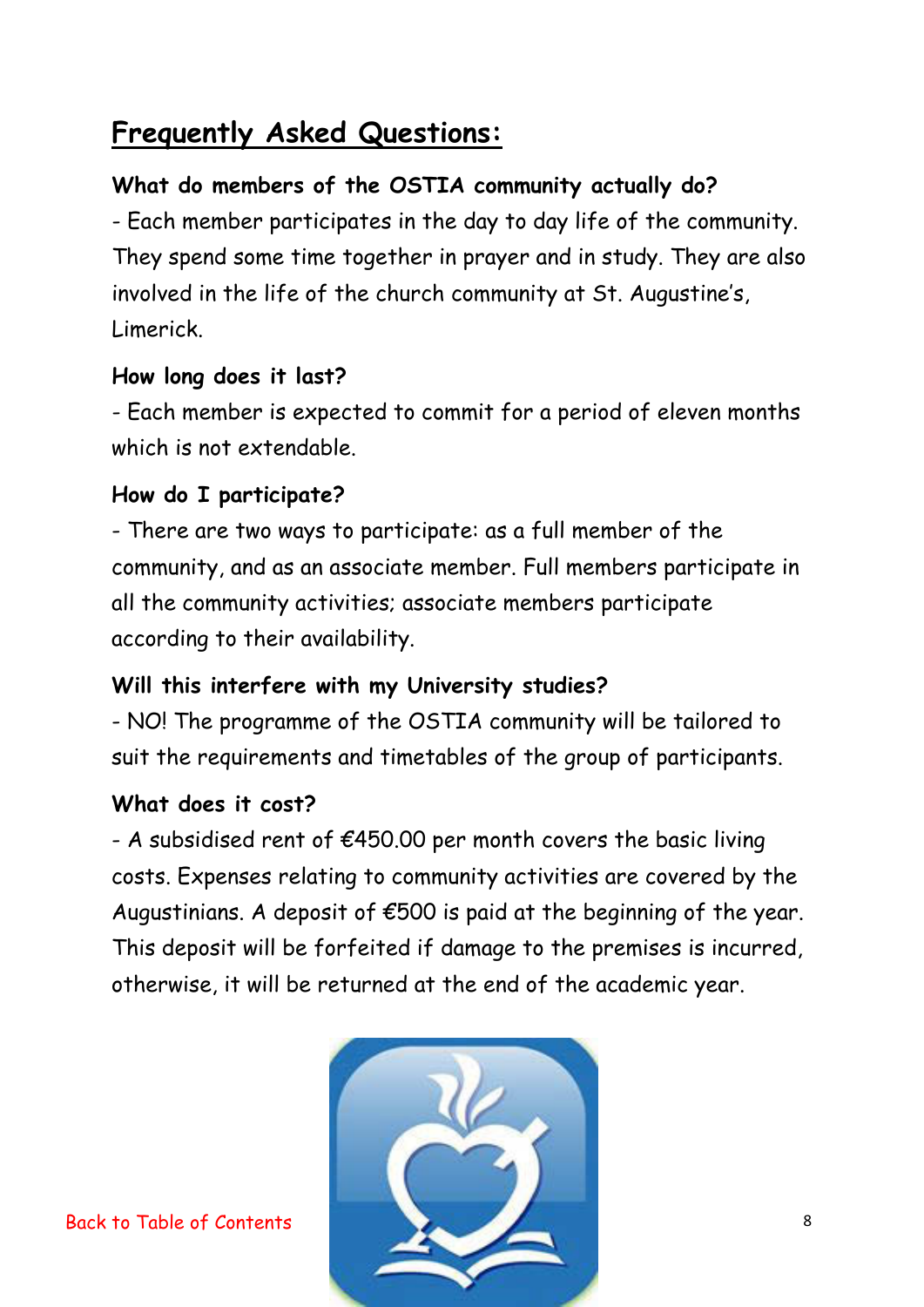If you have further questions or would like more information about the OSTIA community, please feel free to ask. You can use the contact information available to you in this leaflet.

You can write to:



The Director Ostia Community Augustinian Lane off Thomas Street Limerick V94 DA29

Or email: [ostiacommunity@gmail.com](mailto:ostiacommunity@gmail.com)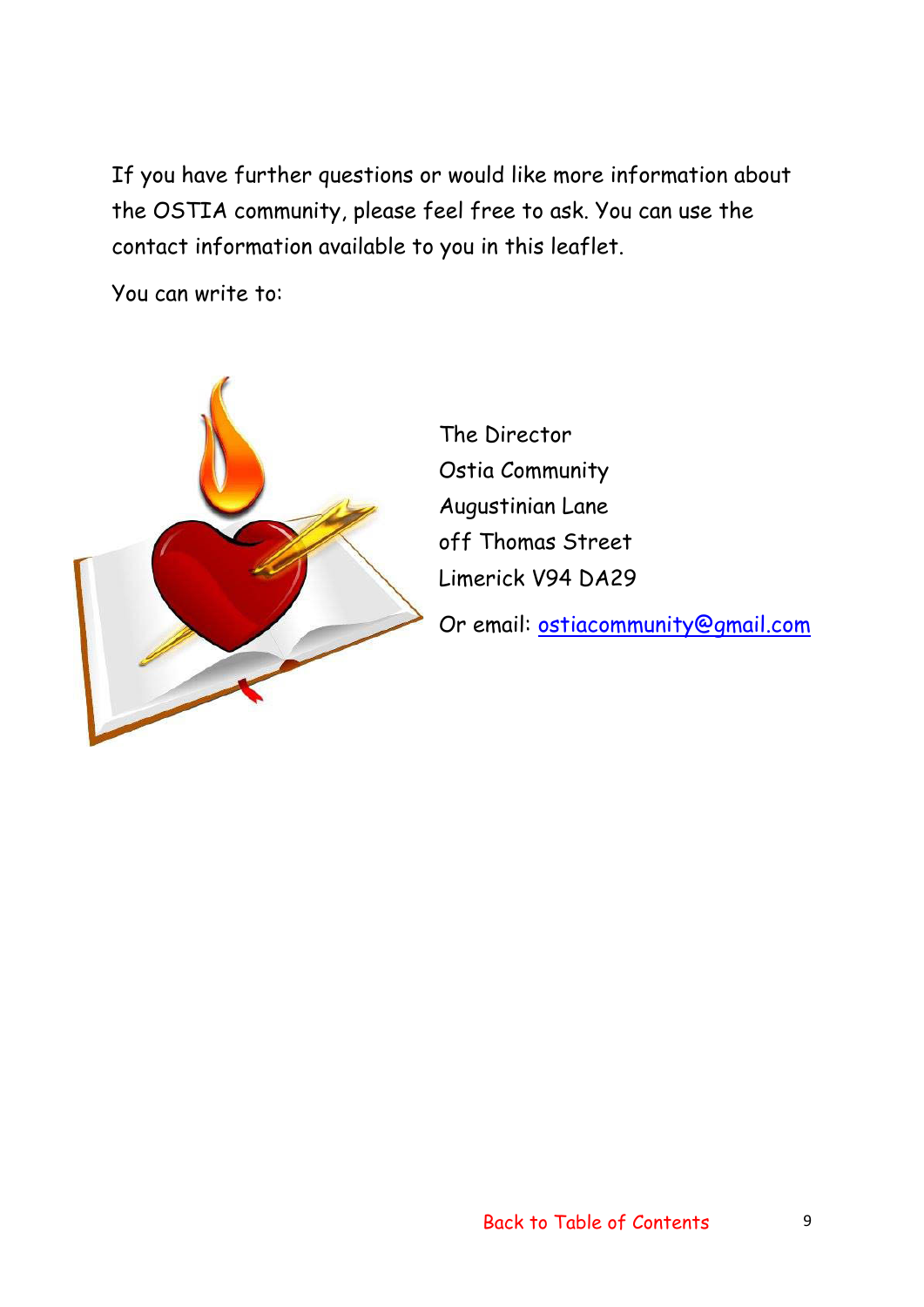# <span id="page-9-0"></span>**General Principles of the Ostia Community and Code of Behaviour:**

This Code of Behaviour forms part of the overall vision for the Ostia Community and should be read in conjunction with the other policies and documents you will find in this booklet.

A community, like a family, is a complex reality, structured on the interpersonal interactions of its members. However, unlike a family, the members of a community come from different backgrounds, with differing expectations, customs, and practices. A shared Code of Behaviour, therefore, is of help to the members of the community as they learn a way of living together.

A Code of Behaviour is not a guarantee that misunderstandings will not arise; nor can it ensure that there will not be tensions. It cannot promise that arguments will not happen because of it; not even that someone may even be hurt or offended by the action of another. It does, however, provide us with a framework within which all of these things, all facets of normal human interaction, can be addressed in a consistent and equitable manner, where each member of the Community can know that they are respected, valued and helped to grow. As a religious community, based on the values of the Gospel, we strive to ensure that difficulties, problems, and discord are resolved in a way that promotes reconciliation, understanding, and healing.

In his rule, St. Augustine lays out for the members of his community the way in which interpersonal difficulties are to be resolved. This is what he says, in a paraphrased form:

If you notice in someone of your brothers this fault, of which I am speaking, admonish him at once so that the beginning of evil will not grow more serious but will be promptly corrected.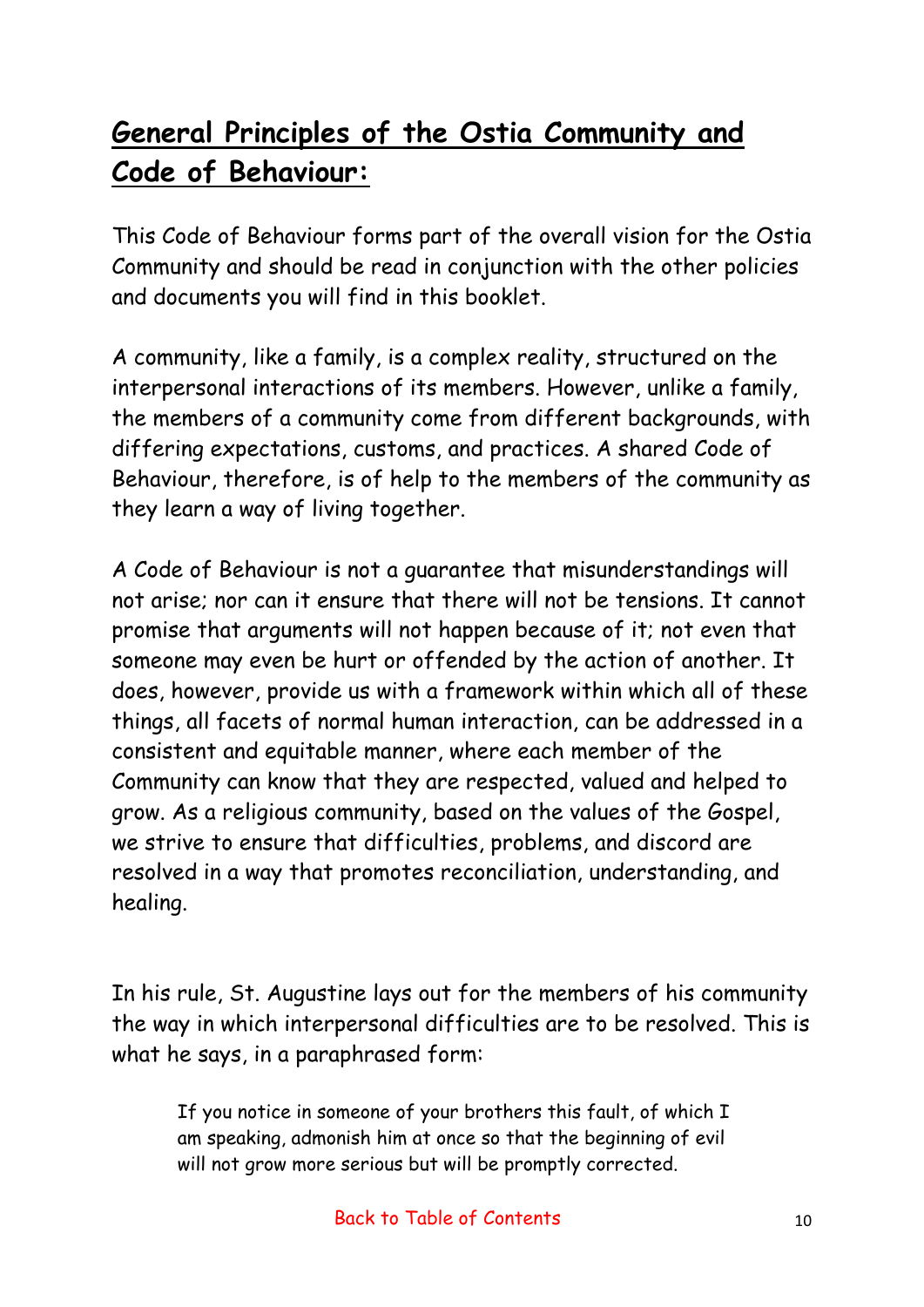But if you see him doing the same thing again on some other day, even after your admonition, then whoever had occasion to discover this must report him as he would a wounded man in need of treatment. But let the offense first be pointed out to two or three so that he can be proven guilty on the testimony of these two or three and be punished with due severity. And do not charge yourselves with ill-will when you bring this offense to light. Indeed, yours in the greater blame if you allow your brothers to be lost through your silence when you are able to bring about their correction by your disclosure. If you brother, for example, were suffering a bodily wound that he wanted to hide for fear of undergoing treatment, would it not be cruel of you to remain silent and a mercy on your part to make this known? How much greater then is your obligation to make his condition known lest he continue to suffer a more deadly wound of the soul.

But if he fails to correct the fault despite this admonition, he should first be brought to the attention of the superior before the offense is made known to the others who will have to prove his guilt, in the event he denies the charge. Thus, corrected in private, his fault can perhaps be kept from the others. But should he feign ignorance, the others are to be summoned so that in the presence of all he can be proven guilty, rather than stand accused on the word of one alone. Once proven guilty, he must undergo salutary punishment according to the judgment of the superior having the proper authority.

If he refuses to submit to punishment, he shall be expelled from your brotherhood even if he does not withdraw of his own accord. For this too is not done out of cruelty, but from a sense of compassion so that many others may not be lost through his bad example.

and later:

You should either avoid quarrels altogether or else put an end to them as quickly as possible; otherwise, anger may grow into hatred, making a plank out of a splinter, and turn the soul into a murderer. For so you read: *Everyone who hates his brother is a murderer* (1 Jn 3:15).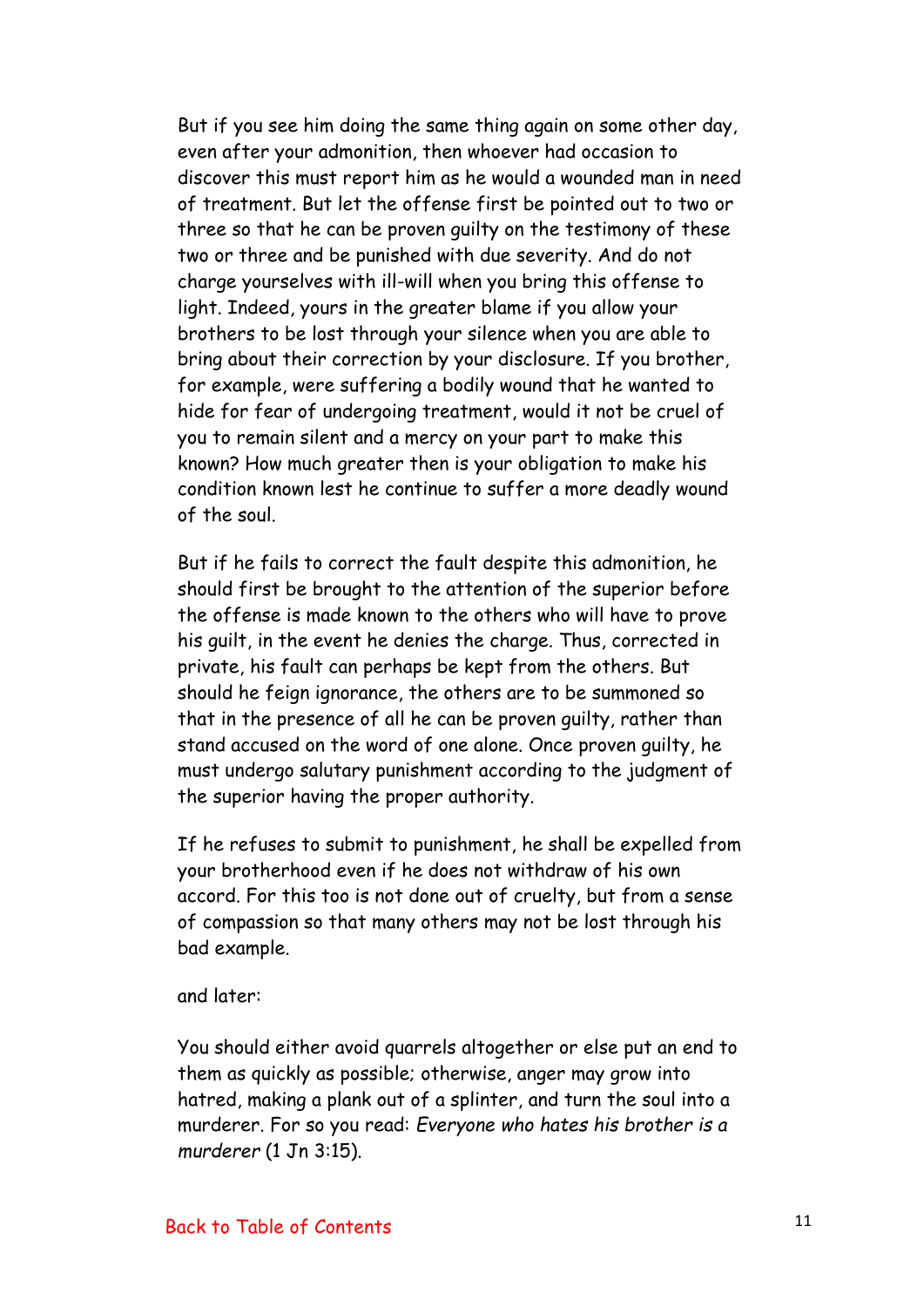Whoever has injured another by open insult, or by abusive or even incriminating language, must remember to repair the injury as quickly as possible by an apology, and he who suffered the injury must also forgive, without further wrangling. But if they have offended one another, they must forgive one another's trespasses for the sake of your prayers which should be recited with greater sincerity each time you repeat them. Although a brother is often tempted to anger, yet prompt to ask pardon from one he admits to having offended, such a one is better than another who, though less given to anger, finds it too hard to ask forgiveness. But a brother who is never willing to ask pardon, or does not do so from his heart, has no reason to be in the monastery, even if he is not expelled. You must then avoid being too harsh in your words, and should they escape your lips, let those same lips not be ashamed to heal the wounds they have caused.

These lines from Augustine make it clear that in the Augustinian community, care should be taken at all times to enact the following values:

- 1. **Unity**: where possible, difficulties should be resolved, preserving the unity of the community. In this way, the brothers continue to share with each other their search for God, thus helping all members of the community to arrive at their full potential. In the Augustinian community we search for God to find ourselves; we search for ourselves to find God.
- 2. **Love**: at all times love must be our guiding principle. As brothers of one another and of Jesus Christ we are challenged to love one another, and to forgive one another. While this is always difficult, and sometimes proves to be beyond our capacity, nonetheless, it is the pursuing of this value that distinguishes us as Christians in our dealings with others.
- 3. **Truth**: if unity and love are thought to be preserved only by ignoring or pretending not to see what is wrong, they are false. At all times we must strive to be true and truthful in our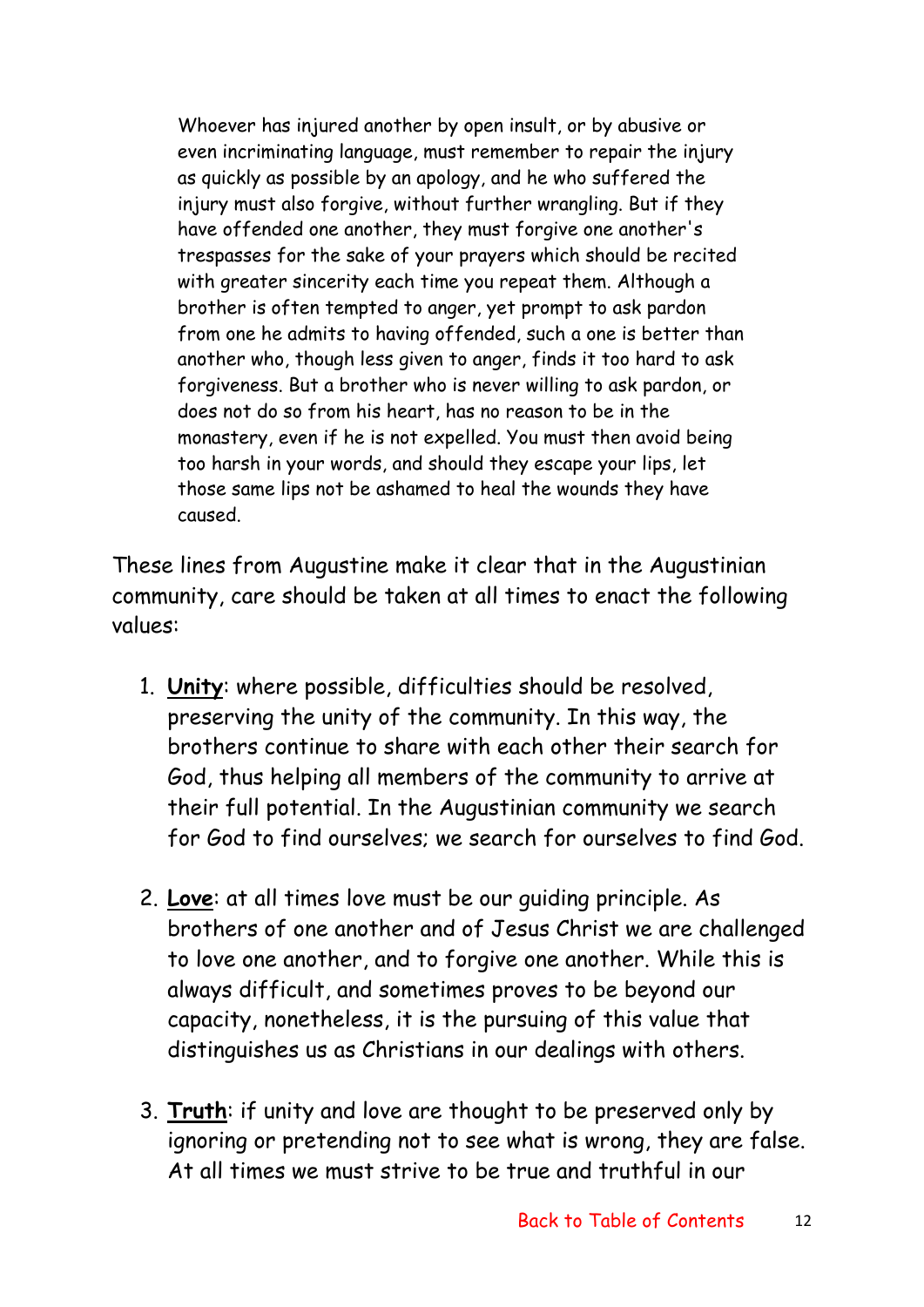dealings with others. Truth involves both an accurate assessment of available information, and also an appreciation of the fact that, where there is discord, there are likely to be at least two different ways of looking at that available information.

- 4. **Dignity**: every one of us, a child of God, is made in God's image and likeness. This is the basis of our fundamental dignity as human beings. In our dealings with one another, and in the way we resolve difficulties between us in the community, we must, at all times, strive to respect the dignity of all parties.
- 5. **Respect**: this can never be an abstract notion or a theoretical concept. It is not enough to respect the other members of the community, our actions need to express this respect, and our treatment of them should reflect the fact that we respect them, even though they are different, in love.
- 6. **Faith**: we are the images of God, and the image of God. We are not God. We can never underestimate God's action in our lives, trusting that God continues to work in us, transforming us into more perfect images of God. As St. John says: "My dear friends, we are already God's children, though what we will be hasn't yet been seen. But we do know that when Christ returns, we will be like him, because we will see him as he truly is." (1 Jn 3, 2)
- 7. **Hope**: the Augustinian community never lives entirely for itself. Our life is to be something that seeks its fulfilment in God and journeys towards this fulfilment by means of the interaction among the brothers and the interaction of the brothers with the wider community. By sharing our search for God our searching for God becomes possible which means that our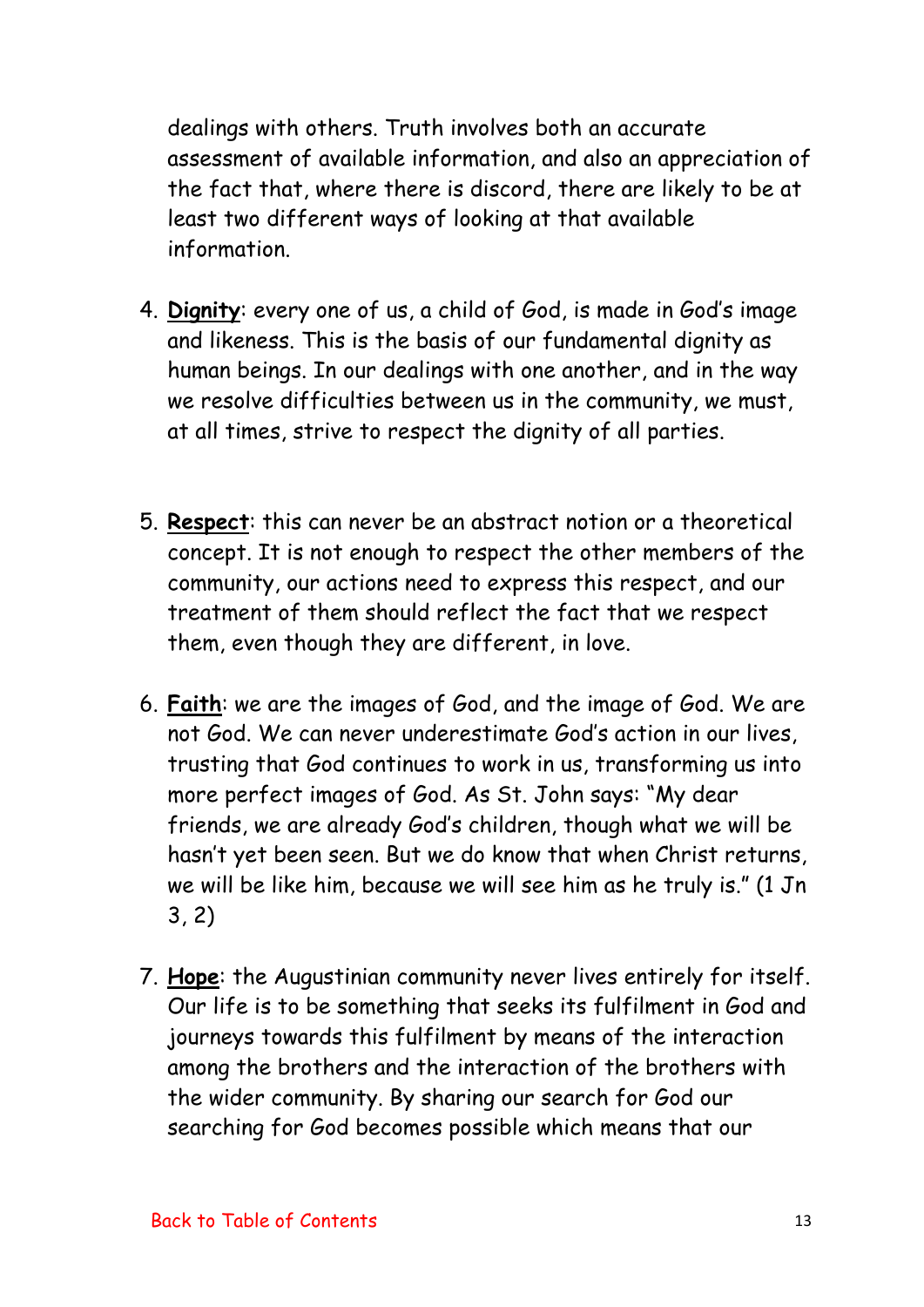<span id="page-13-0"></span>community is always a community that is becoming, rather than something which has already been achieved.

# **Practical Matters/ House Rules:**

No community can survive for long if there are not some basic, clear, and consistently-adhered to norms. With this in mind, we remind participants that the following rules are to be observed at all times by all participants, and visitors to the Ostia Community:

- 1. **Smoking**: the entire premises of the Ostia Community and the adjoining Augustinian property is an area in which smoking is not permitted. This includes any car or vehicle which might be used on any activity of the Community. Smoking is not allowed within ten metres of the premises.
- 2. **Alcohol**: with the exception of certain celebrations (to be decided by consultation between the Directors and the participants), alcohol is not to be consumed on the premises by either the participants or any visitor they may have invited to the premises.
- 3. **Drugs**: there is a strict zero tolerance policy with regard to the use of illicit drugs. Anyone found to be using drugs will be asked to leave the community and their guarantor will be informed. Anyone found to be selling, dealing in, or giving drugs to any other person (even when this person is not a member of the Ostia Community) will be immediately reported to the Gardaí as well as being obliged to leave the Community.
- 4. **Medical and Dietary Requirements**: all participants are to give to the Directors a copy of any medication they are taking, any allergies they have, or any other special medical need. They are also to furnish the Director with the name and contact details of their GP. This information is to be used only in case of there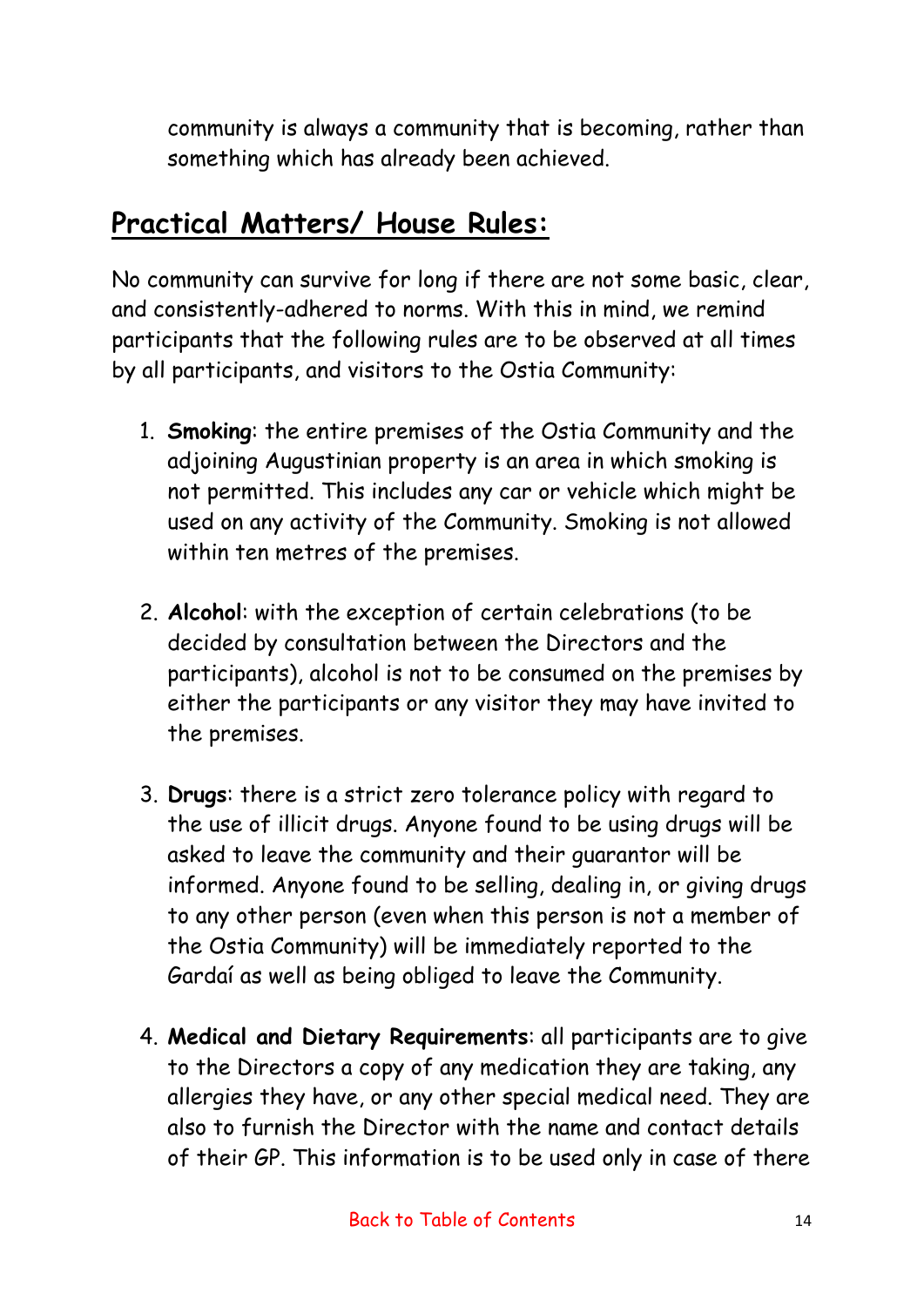being an emergency requiring the participant to be taken to hospital where the provision of accurate medical information is necessary to ensure appropriate treatment of the patient. Clear information is to be provided regarding any specific dietary requirements an individual participant may have.

5. **Visitors**: participants are welcome to invite people to visit the community.

Where this invitation is to join the community in a common act, the consent of the Directors must be sought beforehand. No visitors are permitted to stay overnight in the premises. Visitors must leave the building by 10pm unless the Directors have given prior consent to them remaining until after this time.

The Directors reserve the right to ask any visitor to leave at any time and also the right to ban any visitor from returning to visit the premises.

- 6. **Cars/ Vehicles/ Bicycles**: participants are not allowed to bring cars to the premises with the sole exception of this being for loading and unloading. Motorbikes, and/or similar vehicles, are not allowed on the premises. Parking is reserved for the Augustinians. When a participant is being visited by someone who has travelled by car, if possible, and with adequate notice, we will try to accommodate the vehicle. A secure place for storing bicycles is provided for use only by members of the community and/ or members of staff.
- 7. **Programme**: all participants are to participate in all common acts as laid down in the "Programme Template" unless they are dispensed from this obligation by one of the Directors, and only for a serious reason.
- 8. **Rent**: €450 per month per participant is to be paid promptly and in advance.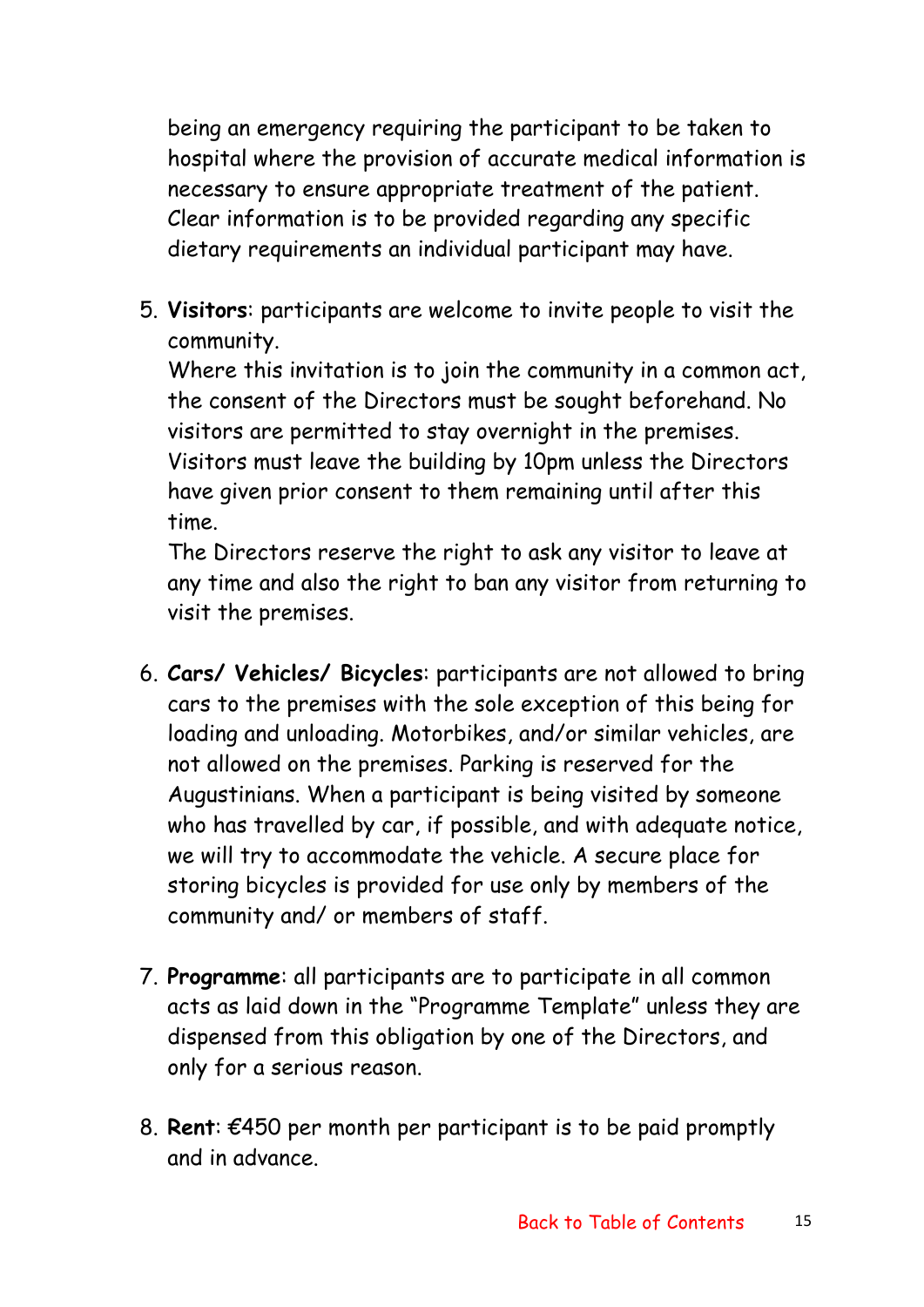<span id="page-15-0"></span>Rent is due on the last day of the previous month. As well as accommodation this rent will include a light breakfast each day which residents will prepare for themselves, and an evening meal on two evenings of the week which will be prepared by the *Bean a Tí* of the Ostia Community.

On other evenings a meal will be provided for those who have booked in for it. This meal is only available at the mealtime – food will not be put aside for a resident to eat later. Other food will be made available on a weekly basis. This will consist in a limited supply of biscuits, fruit, preserves etc. This food is made available with the clear understanding that this food is for shared consumption by all members of the community, and not just for individuals.

Individual participants will be provided with a space where their own particular foodstuffs can be stored –within reason. Cooking facilities are available to residents but priority is to be given at all times to the *Bean a Tí*

- 9. **Deposit**: at the beginning of the year a deposit of €500 is to be left with the Directors – this will be returned at the end of the year. If the participant has caused damage to the property the deposit will be forfeited.
- 10. **Insurance**: all participants will be covered by the Public Liability Insurance of the Augustinians. It is suggested that participants also purchase their own insurance separately. The Ostia Community cannot recommend any particular insurance company.

# **Template of Activities of Ostia Community**

This document offers only a skeleton sketch of the structure of the week for participants in the Ostia Community project – specific activities, times etc may vary depending on what is going on.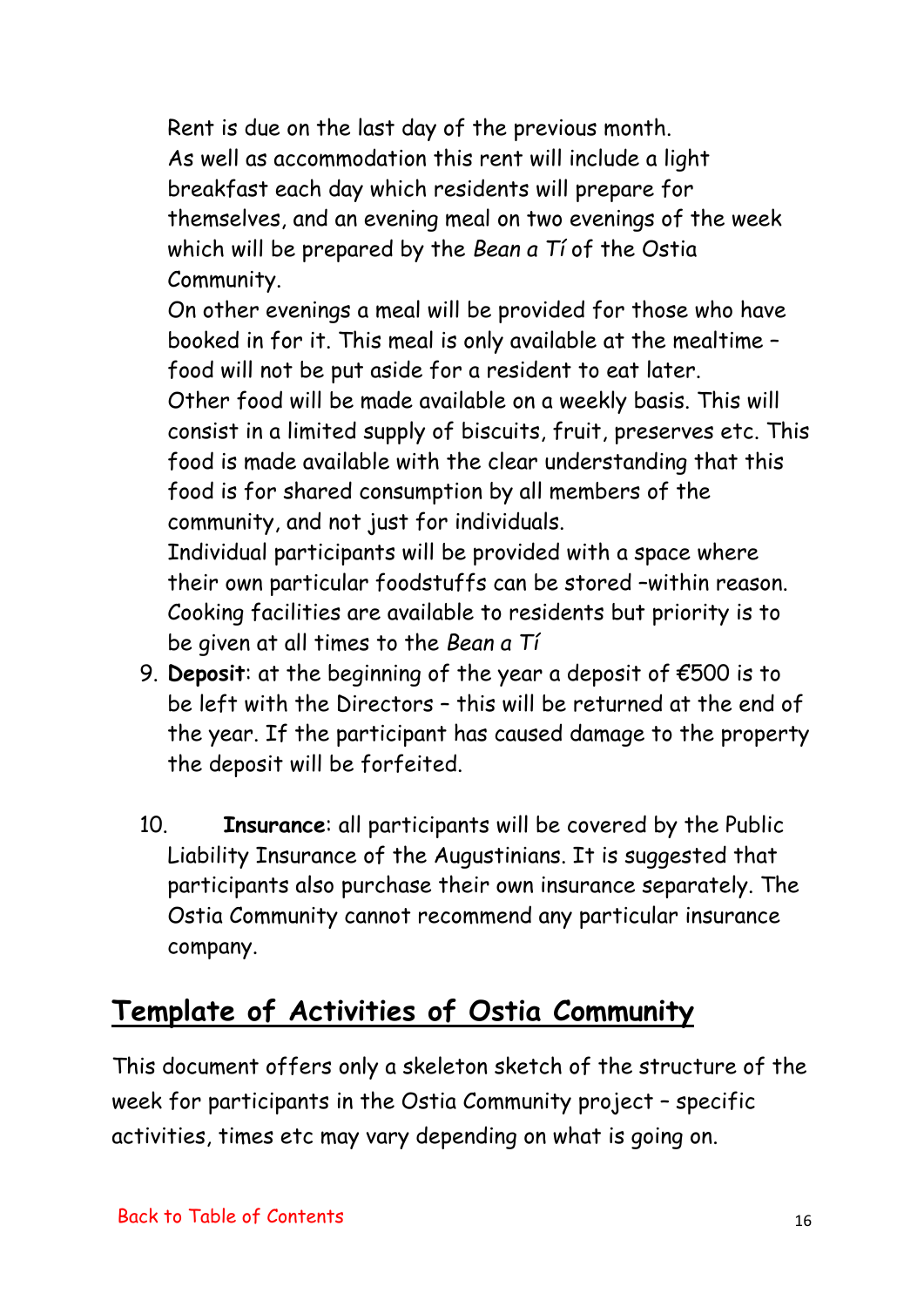Common acts, at which all participants must be present, are featured in the following table in red.

Two participants will remain in Limerick each weekend and will be active in the ministry of the Augustinian Church in Limerick.

## **Prayer:**

Prayer forms an important element of the life of the Ostia Community. Participants will be encouraged, and assisted, in developing their own personal prayer life.

Common prayer times are obligatory for all participants – it is part of our commitment to the Project, and to one another.

Those who are remaining in Limerick for the weekend are expected to attend Sunday Mass in the Augustinian Church.

As well as these "fixed" activities, participants will be invited to participate in other activities in the church should they wish to do so.

All participants will be encouraged to take the opportunity to engage in personal prayer. Guidance is available for any resident interested in this.

## **Other Activities:**

There will be a Community Meeting once a week – day to be fixed when everyone knows their schedule. This meeting will provide the opportunity for any issues that have arisen to be addressed.

Occasional outings for all or some of the participants will be organised to encourage participation in the cultural life of the city.

## **Meals:**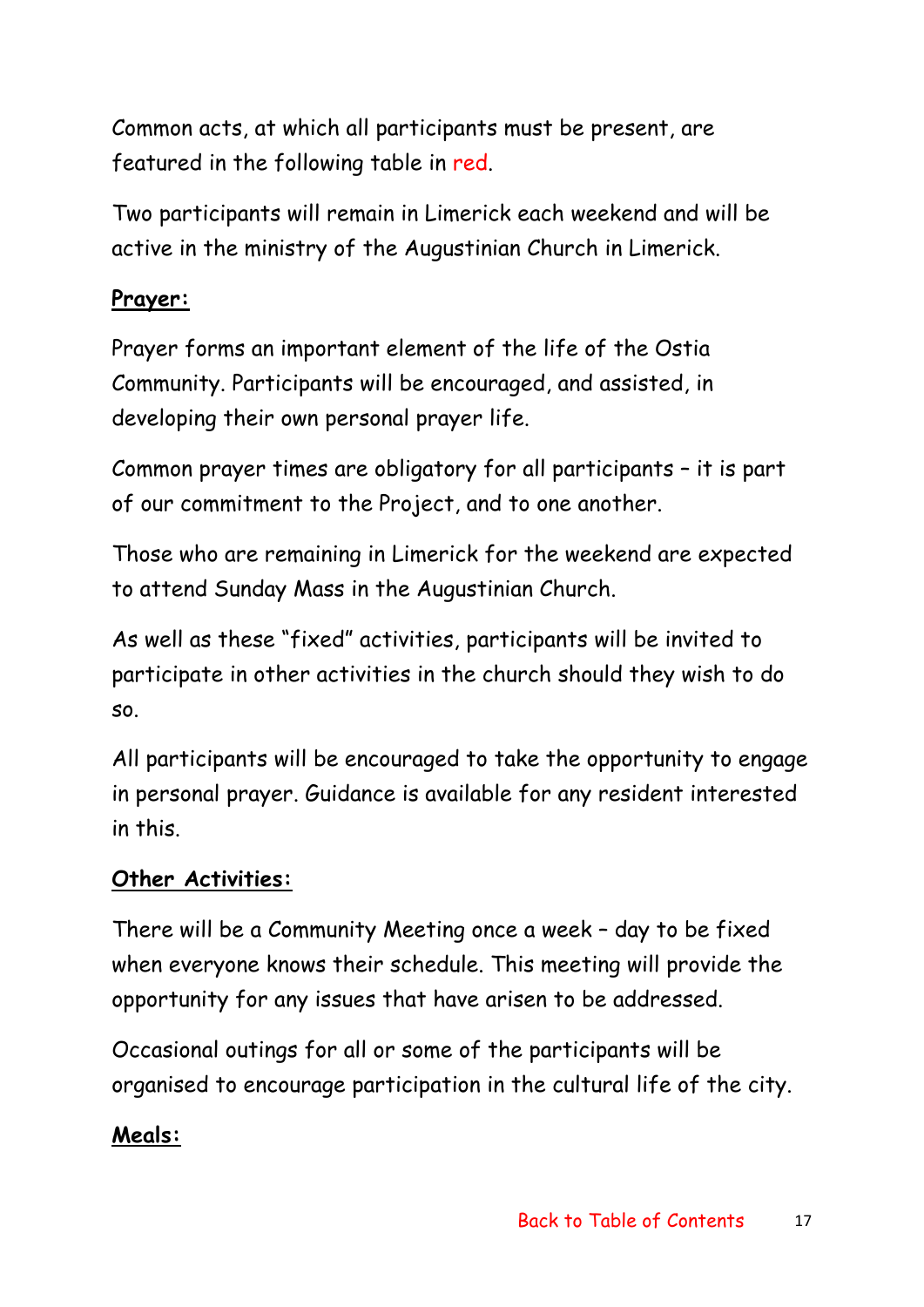A limited breakfast will be provided: Tea, Coffee, Bread, Butter. Participants will be provided with space to store any individual items they may require with regard to food.

A certain amount of fruit will also be provided.

Normally, lunch will not be provided.

The evening meal will be provided at a fixed time – those who are not there will have to make their own arrangements. All participants must clearly indicate whether or not they will be there for the evening meal by, at the latest, 10am on the day concerned. This evening meal will be a light meal – it is anticipated that participants will have their main meal while in College.

While, at all times, efforts will be made to ensure that the food provided is both appetising and nutritious, and menus will be agreed with the participants, we cannot guarantee that everyone will always have individual tastes catered for, except in the case of particular dietary requirements.

## **Studies:**

The primary focus of any University student has to be their studies. With this in mind, the Directors will offer the participants in the Ostia Community whatever assistance they can. This may take the form of some of the following:

- 1. Organising study seminars focusing on how to study effectively.
- 2. Sharing academic experience and tips with regard to writing and completing assignments.
- 3. Being available to participants to discuss issues of any sort that may arise.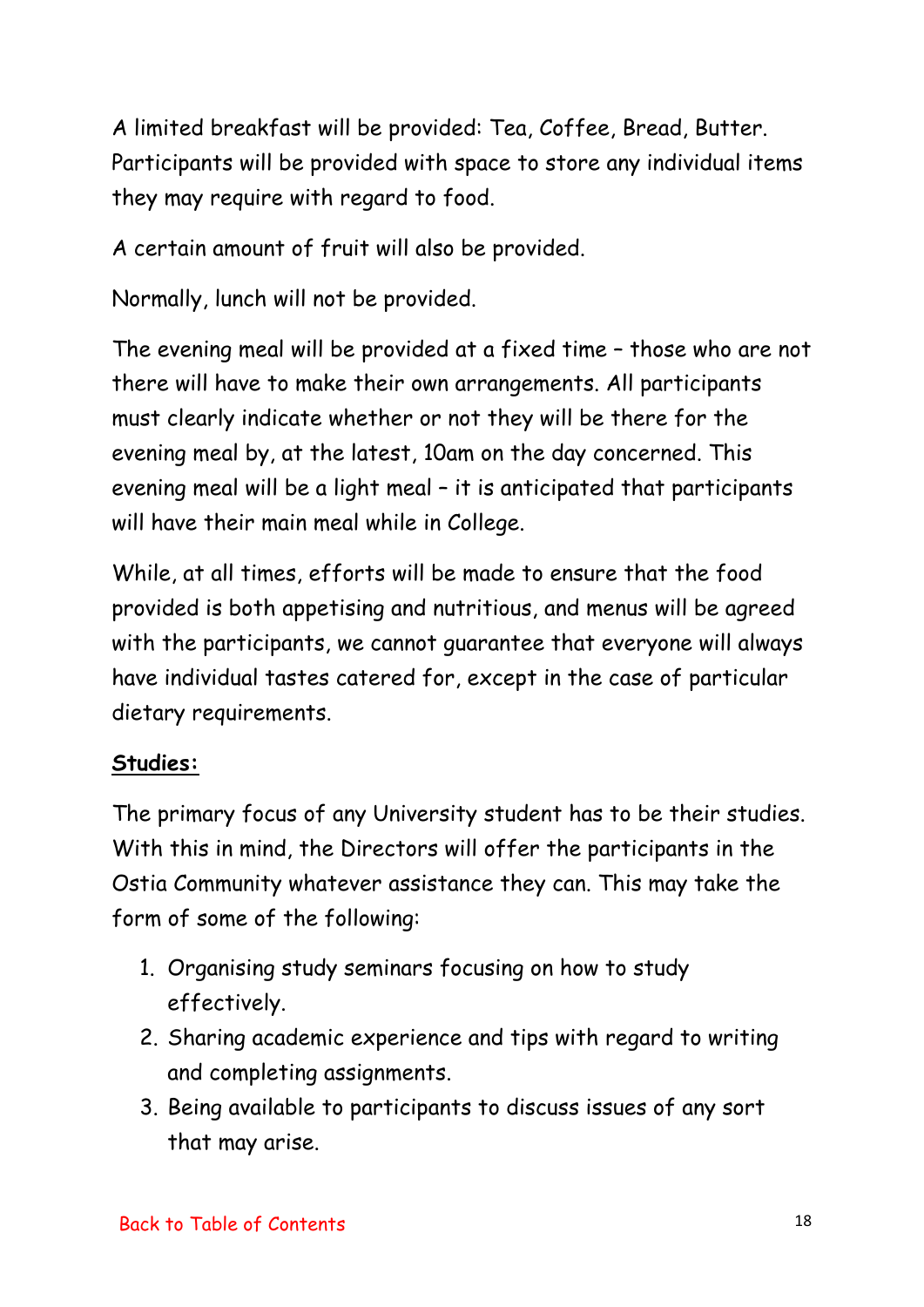- 4. Putting participants in touch with various services and supports that may be necessary on an individual basis.
- 5. Providing a bridge between the Ostia Community and the Chaplaincy services in the College/ University that the student is attending.
- 6. Ensuring that the physical environment is one in which study is possible (monitoring noise, providing broadband WIFI, etc.)

### **Community Timetable:**

(Bear in mind that this is a sample timetable. Times and days may vary depending on the commitments of members of the community)

| Sunday:                     | Morning | Activity in the church - probably  |
|-----------------------------|---------|------------------------------------|
| For those remaining for the |         | around the sacred space area       |
| weekend                     |         | Lunch with Augustinian community   |
|                             |         | Afternoon free                     |
| Sunday:                     | 8pm     | <b>Evening Prayer</b>              |
|                             |         | Shared discussion about how the    |
|                             |         | weekend went for everyone          |
|                             |         | Followed by a "pizza night"        |
| Monday                      | 8am     | Breakfast, then off to college     |
|                             | 6.30pm  | <b>Evening Meal</b>                |
|                             | 10pm    | Night Prayer (Optional)            |
| Tuesday                     | 8am     | Breakfast, then off to college     |
|                             | 6.30pm  | <b>Evening Meal</b>                |
|                             | 10pm    | Night Prayer (Optional)            |
| Wednesday                   | 8am     | Breakfast, then off to college     |
|                             | 6.30pm  | Evening Prayer - for everyone      |
|                             |         |                                    |
|                             | 10pm    |                                    |
| Thursday                    | 8am     | Breakfast, then off to college     |
|                             | 6.30pm  | <b>Evening Meal</b>                |
|                             | 10pm    | Night Prayer (Optional)            |
| Friday                      | 8am     | Breakfast, then off to college     |
|                             | 6pm     | <b>Evening Meal</b>                |
|                             |         | Departure of those leaving for the |
|                             |         | weekend                            |
|                             | 10pm    | Night Prayer (Optional)            |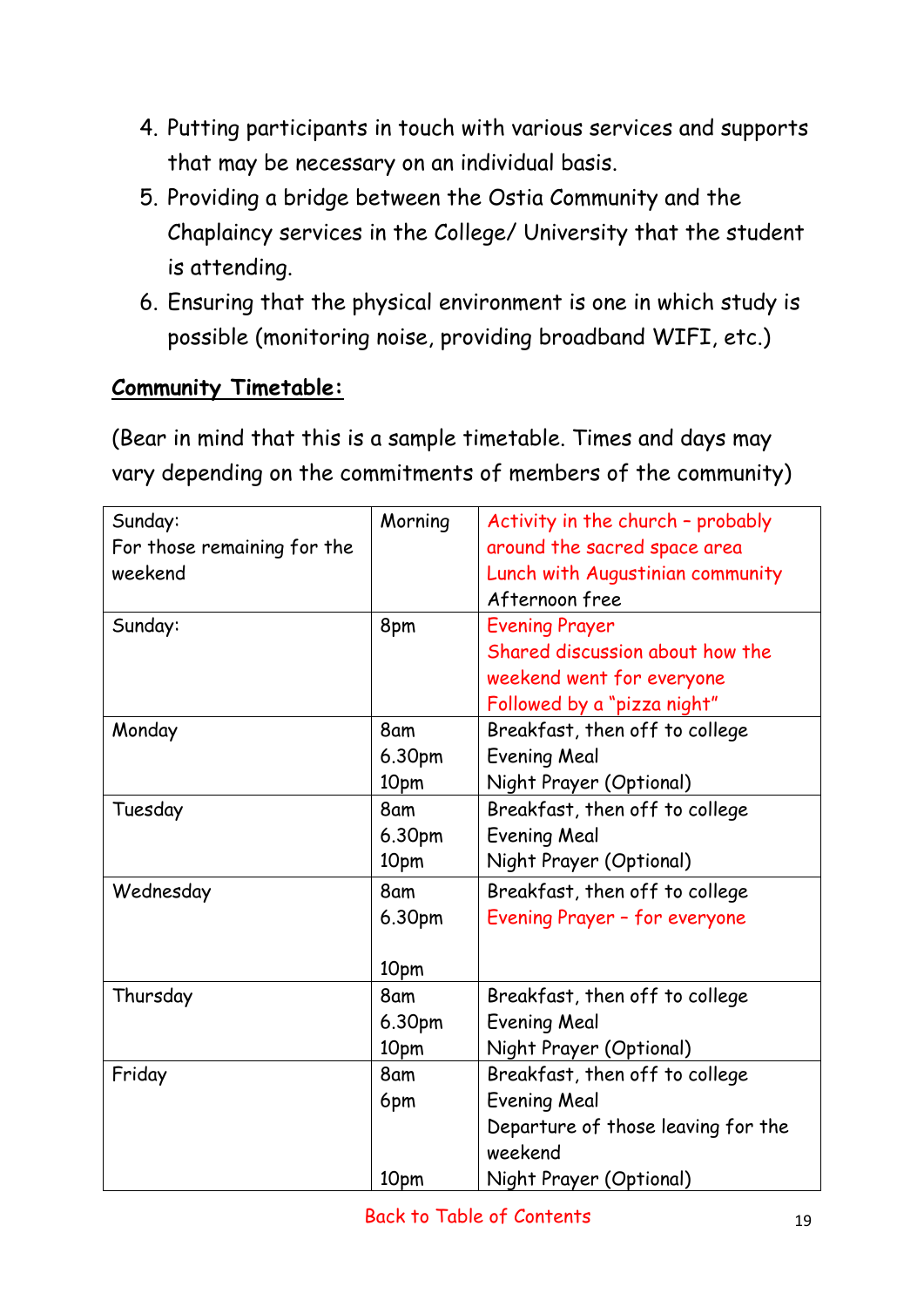<span id="page-19-0"></span>

| Saturday (for those       | Morning | <b>Shopping and Cleaning</b>                    |
|---------------------------|---------|-------------------------------------------------|
| remaining on the project) |         | Lunch with Augustinian Community                |
|                           |         | Afternoon   Preparing of Sacred Space in church |
|                           |         | Free time                                       |

# **Admissions Policy – OSTIA COMMUNITY (The Project)**

### **Preamble:**

This policy aims to ensure that appropriate procedures are in place to enable the Ostia Community, and those responsible for it:

a. To make decisions on all applications in a fair and consistent manner consistent with the Ethos and Spirituality of the Augustinian Order and its Charitable Goals and Objectives.

b. To make an accurate and appropriate assessment of the capacity of the project to cater for the needs of applicants in the light of the resources available to it.

c. To put in place a framework which will ensure effective and productive relations between Participants, Directors, and Staff where an applicant is admitted to the project.

#### **Introduction**

The Ostia Community is a project of the Irish Province of Augustinians, a Roman Catholic Religious Order and wishes to consider only:

i. Applicants who are in agreement with the aims and philosophy of the project.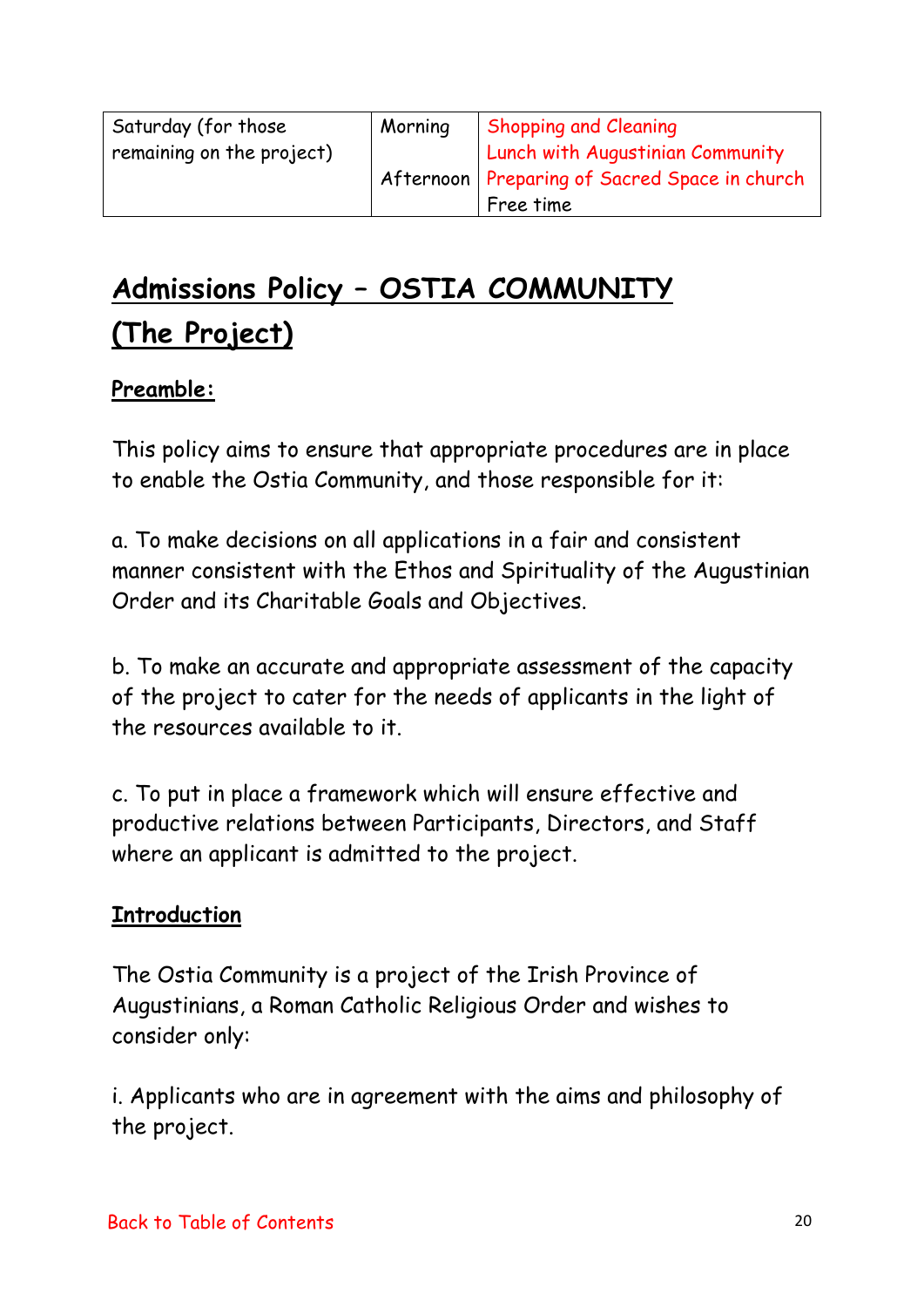ii. Applicants whose contact with members of the Order shows that they are well motivated, willing to adapt to the norms of the community, and who are open to developing their faith in God.

iii. Applicants who are male (in keeping with the profile of the Irish Province of Augustinians and also taking account of the physical limitations of the premises available to the Project)

It is expected that an application to participate in the Ostia Community indicates an agreement to participate in all activities of the community.

All those applying to join the Ostia Community will be deemed to have read all the information set out in this document, and to abide by it.

Similarly, it will be deemed that all those presenting themselves as guarantors for the participants will have read all the information in this document and will have agreed to abide by it.

The Directors of the Ostia Community retain the right to restrict intake to a number below the physical capacity of the building occupied by the project if they consider that an applicant is unlikely to benefit from/ be able to participate fully in the programme or if they consider that the admission of some participants would be detrimental to the interests of those participants or to those currently participating in the Project or to prospective participants.

Participants with specific needs will be catered for insofar as possible, within the limitations of the physical building and the resources available.

#### **Criteria for Admission:**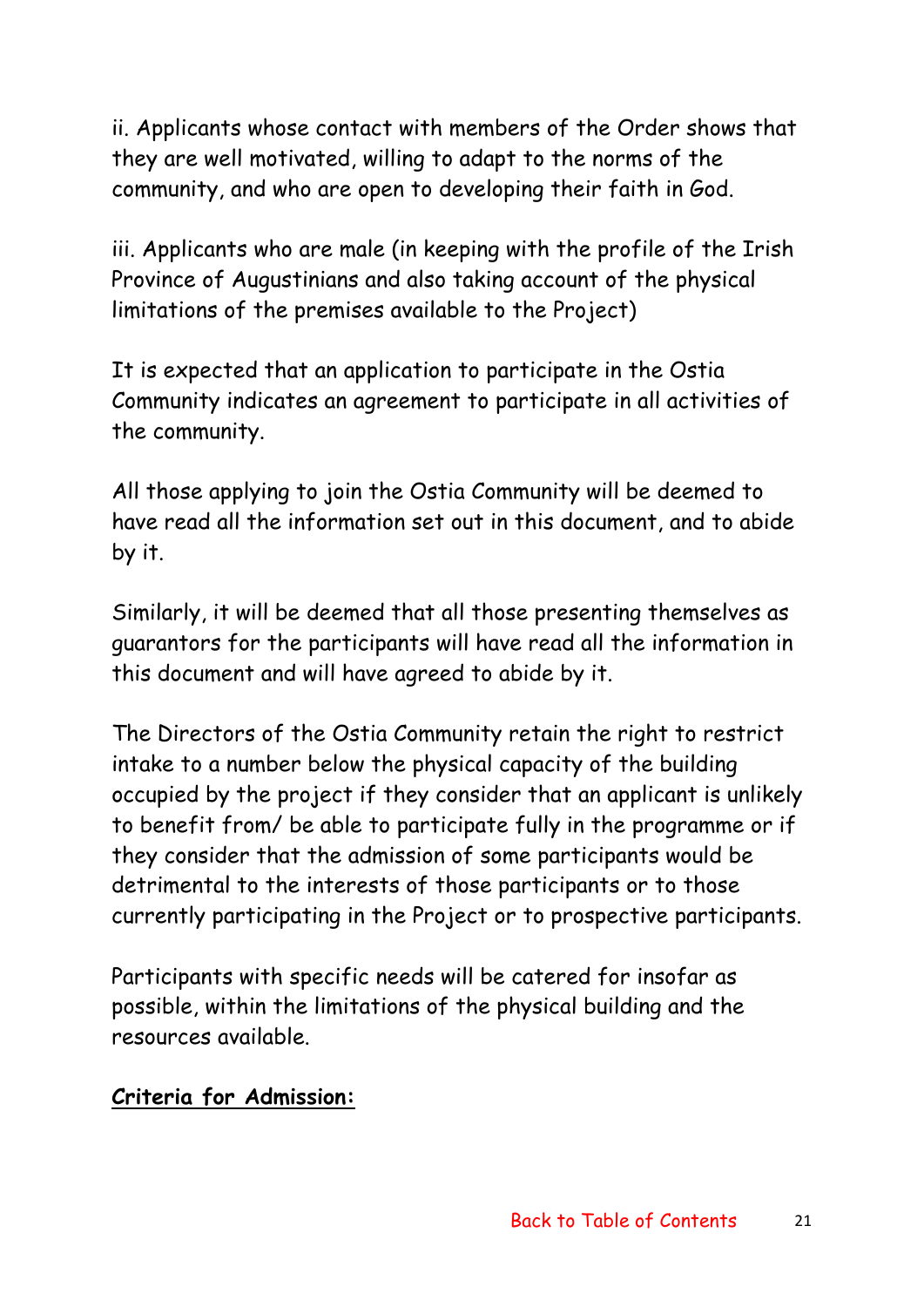- A. Candidates for the Community will, normally, have displayed an interest in their faith, in the life, work and spirituality of the Augustinians, and in living out the Gospel values of Truth, Unity, and Love.
- B. Candidates will be expected to live as a community striving to express these values in concrete ways by the manner in which they share their faith and their lives together.
- C. Candidates will be expected to commit to the rhythm of the life of the Community for the period of One Academic Year.

In the selection process, priority will be given to those applicants who have a significant involvement with the Augustinians.

### **Requirements:**

- 1. The number of participants in the OSTIA Community will be determined by the Director, in consultation with the Board of Management of the Ostia Community (BOM), and with the Provincial and Provincial Council of the Irish Province of Augustinians.
- 2. All applicants will be interviewed prior to being offered a place in the project.
- 3. The Directors reserve the right to limit the number of participants to less than 6, if they deem it appropriate.
- 4. In the event of an applicant not being offered a place **due to over subscription**, the applicant will be placed on a waiting list. If a place subsequently becomes available before the academic year begins the Directors of the project may offer the applicant a place on the project.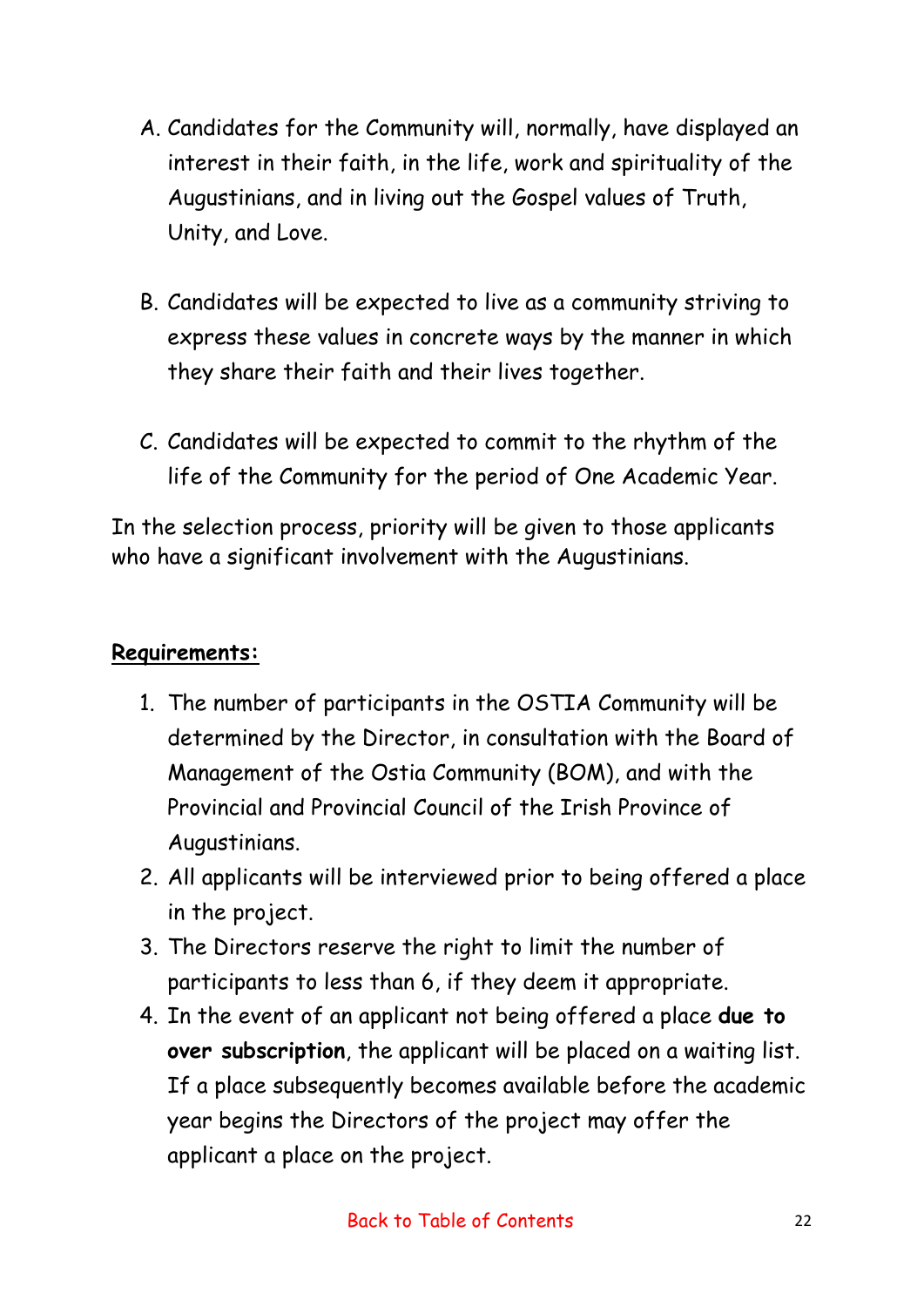- 5. All participants will be male, in keeping with the nature of the Irish Province of Augustinians.
- 6. All participants will be at least 18 years old by the  $1<sup>st</sup>$  of August of the year in which they hope to participate in the project. If a participant is under 18 at the time of their application their parent/ guardian must indicate their consent on the application form.
- 7. Participants will, normally, be baptised Roman Catholics.
- 8. All participants will have completed secondary education and will normally be expected to be university students during their time in the community.

9. Application to join the community is to be made by means of the completed Application Form which should be sent to: The Director of the OSTIA Community, Augustinian Lane Thomas Street Limerick V94 DA29

Written applications should be made by the last day of April of the year in which the applicant hopes to participate in the Community.

- 10. Each application should include:
	- a. Completed Application Form (Available on Request)
	- b. Two recent passport photos

c. The name of the course/ courses the applicant will be pursuing while in university.

11.Each applicant will provide a letter from their General Practitioner stating that they are medically fit to participate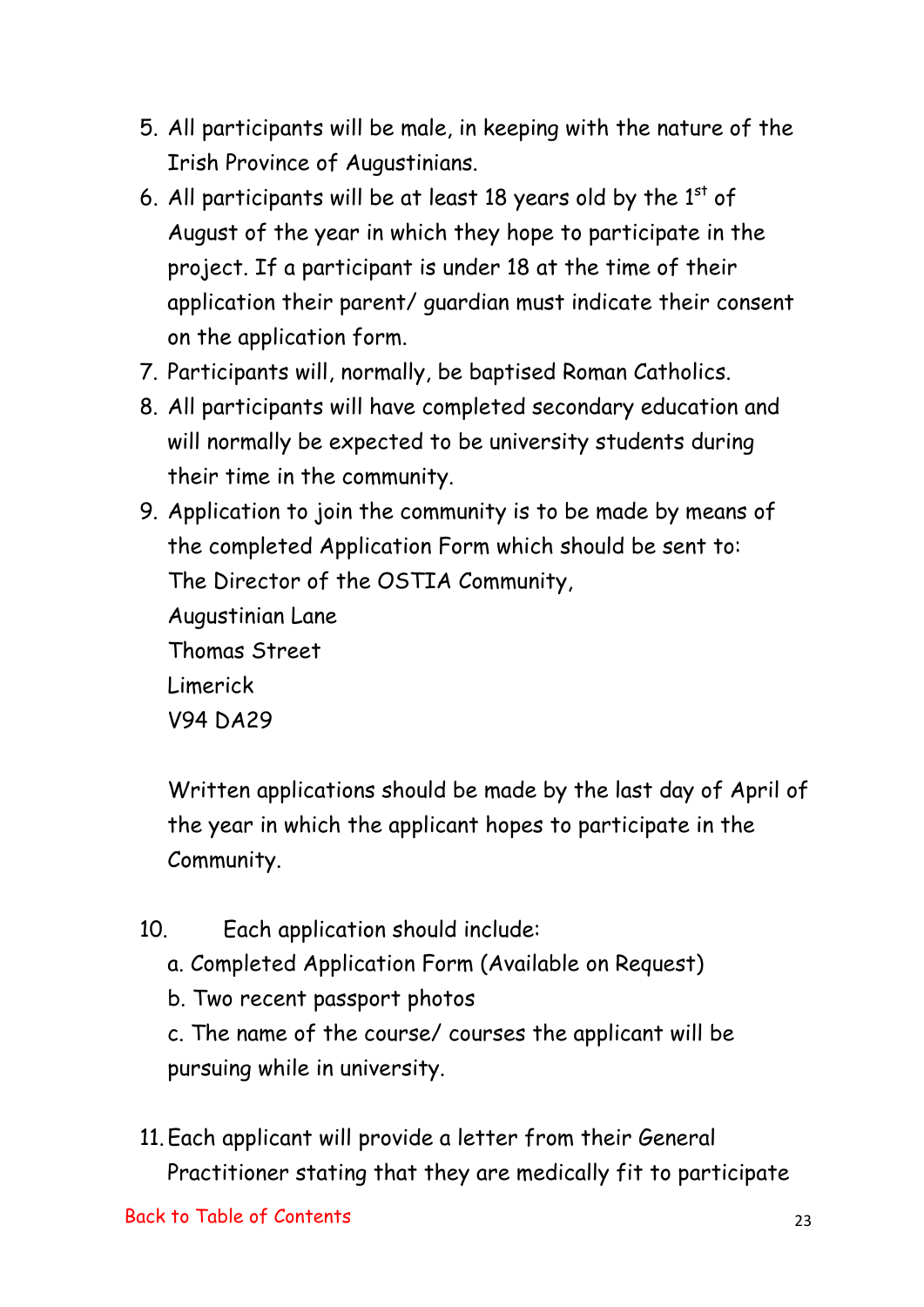in the project, including the applicant's suitability to travel overseas on a mission experience.

- 12. Each applicant will be expected abide by the Child Protection Policy of the Irish Augustinians at all times
- 13. Places in the Community are limited and will be offered on the basis of those judged by the Director, the Provincial and Council, to be most likely to benefit from the experience.
- 14. Students in the two Irish Augustinian Schools will be offered places in the Community but places will not be reserved for them.
- 15. The application process is not public and all decisions are reserved to the Director, the Provincial, and Provincial Council.
- 16. Siblings: where the brother of a previous participant is applying to participate on his own behalf he should state the name of his brother and the year(s) he participated in the project. Having had a brother who participated in the project should not be taken as any indication that other siblings will be automatically accepted in to the project.
- 17. In all cases offers of places on the project will be made on the basis of the Directors' decision regarding:
	- a) The suitability of the candidate
	- b) The likelihood of the candidate being able to benefit from the project.

c) The candidate's understanding of the project and willingness to participate in all aspects of it.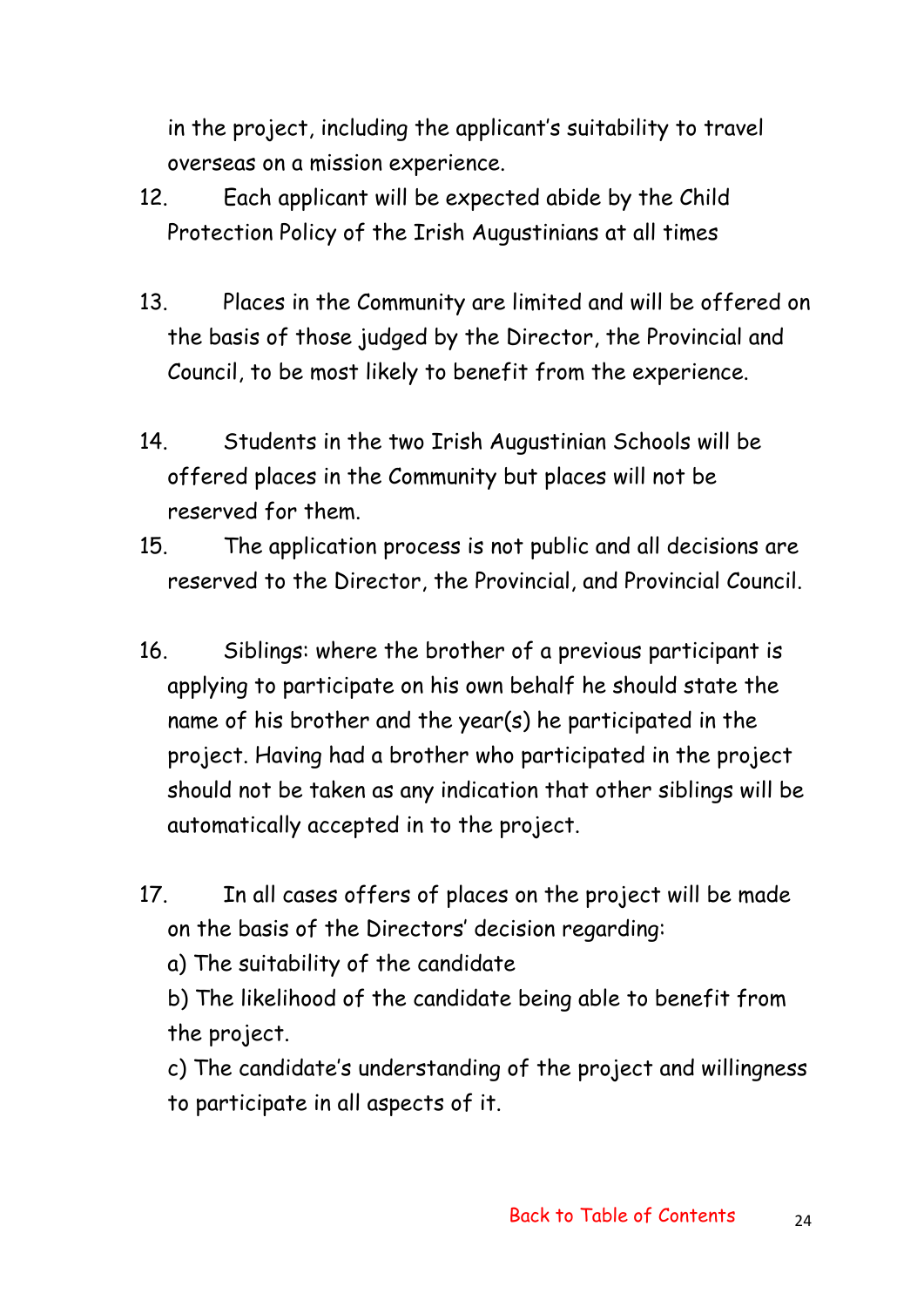- <span id="page-24-0"></span>18. Places in the Ostia Community are not offered on a "first come first served" basis.
- 19. Any applicant wishing to appeal a decision made by the Directors in this regard may do so in writing, within one month of the decision having been communicated.

### **Admissions Procedure**

- 1. Having consulted this website, applicants will be invited to visit the home of the Ostia Community in Limerick.
- 2. Having visited the home of the Ostia Community the prospective participant may be invited to fill in an Application Form, and submit it.
- 3. The Board of Management of the Ostia Community, having received the application forms, will engage in a selection process and may invite some candidates to present themselves for interview.
- 4. Applicants will be informed as soon as possible after the interview regarding their acceptance in to the programme, or otherwise.

# **Dealing with Difficulties: Grievance and Disciplinary Procedure**

In the Ostia Community we aim to foster a positive attitude to personal responsibility and behaviour by means of the living out of the General Principles listed above. Our primary goal is to encourage participants to consider what they should do as part of their moral and ethical development. There are a range of means in which positive behaviour and achievement both within and beyond the precincts of the Project are recognised. These include interaction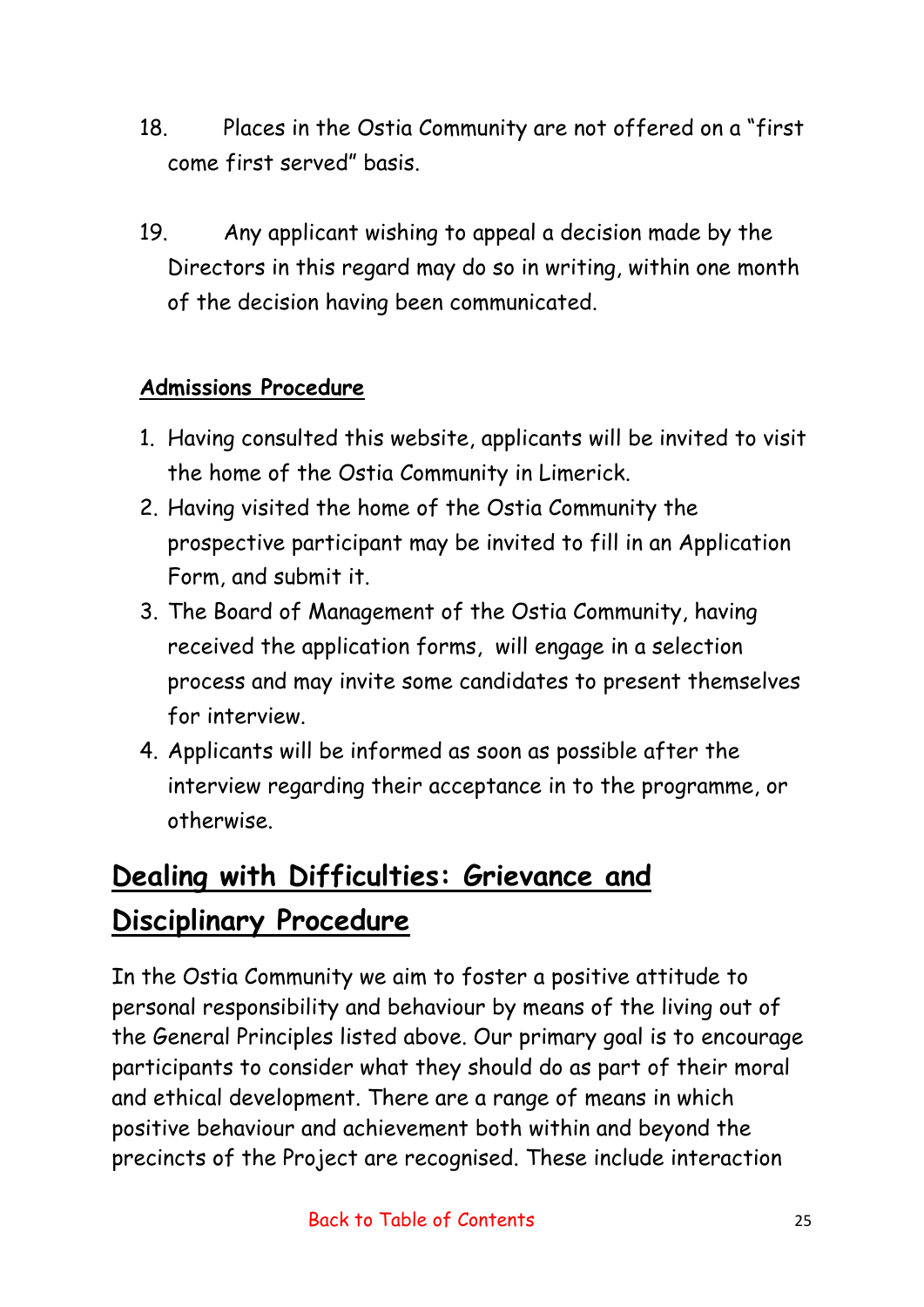with the community of professed Augustinians, involvement with the church community, commitment to common activities, willingness to help out, flexibility in dealing with others, responsibility for the care and cleanliness of accommodation area, etc.

In the daily routine of the Ostia Community, participants can achieve high standards for themselves and make a positive contribution to the community in a variety of ways.

### **Some examples are:**

- 1. Assisting other members of the community.
- 2. Punctuality when attending common acts
- 3. Responsibility regarding attendance at University lectures and studying
- 4. Using gifts/ talents for the enrichment of the community
- 5. Valuing and respecting themselves and others
- 6. Maintaining a high standard of cleanliness and hygiene at all times.

The expectations of the Augustinians, the Directors of the Ostia Community, and all those responsible for the organisation of the Project is that the General Principles outlined above will be a guiding light for the behaviour of all participants.

In the light of these principles we want to make it clear that we reject bullying in all its forms. We commit ourselves to doing what we can to address it should it arise and to do what is possible to overcome the hurt caused by it.

Bearing this in mind all those involved in the Ostia Community must be cognisant of, and committed to, the following Anti-Bullying Policy

# **Anti-Bullying Policy**

Bullying is to be defined as: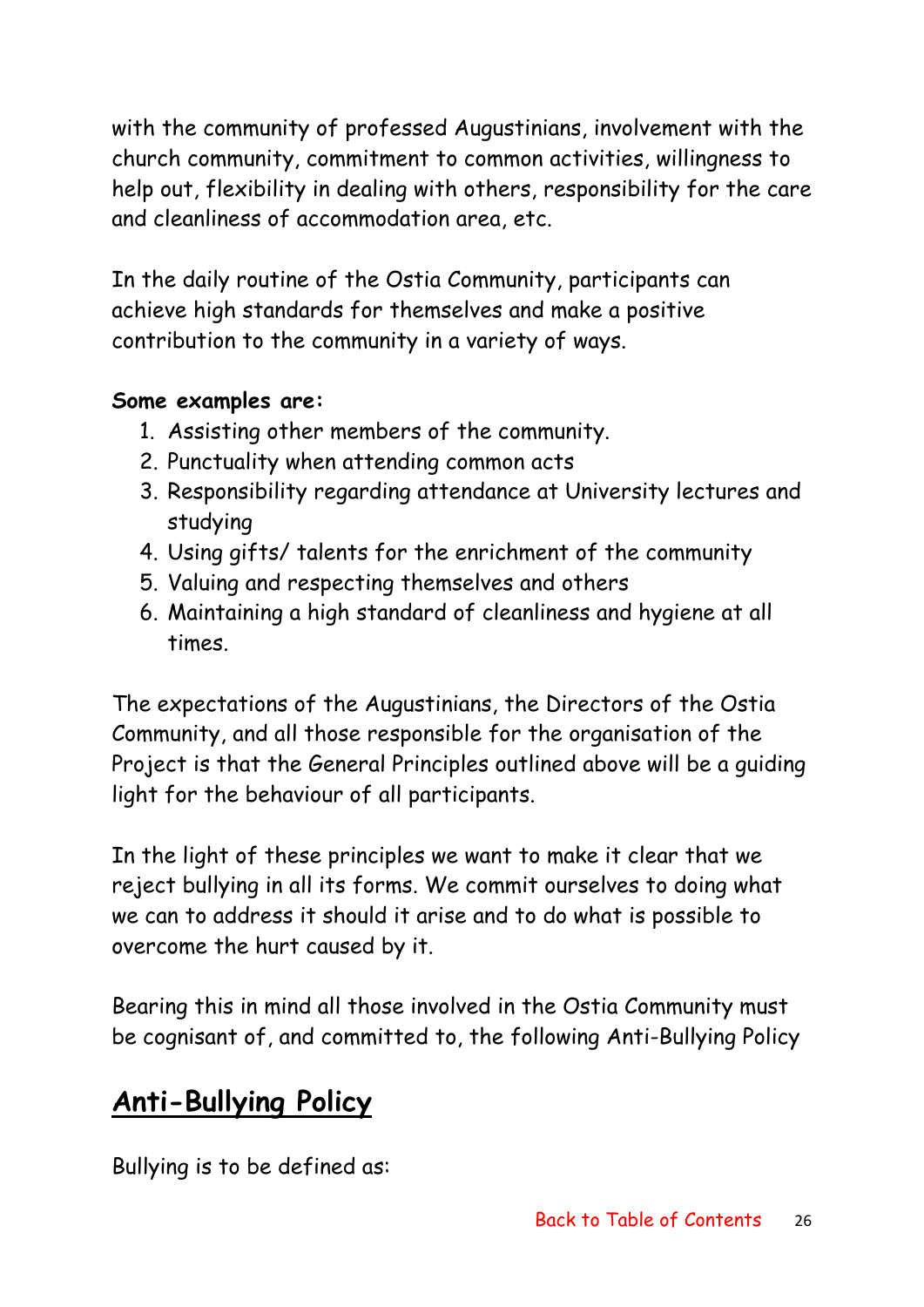Unwanted negative behaviour, verbal, psychological or physical conducted, by an individual or group against another person (or persons) and which is repeated over time $<sup>1</sup>$  $<sup>1</sup>$  $<sup>1</sup>$ </sup>

The following types of bullying behaviour are included in the definition of bullying:

- Deliberate exclusion, malicious gossip and other forms of relational bullying
- Cyber bullying
- Identity-based bullying such as homophobic bullying, racist bullying or any bullying relating to ethnicity or skin colour.

Isolated or once-off incidents of intentional negative behaviour, including a once-off offensive or hurtful text message or other private messaging, do not fall within the definition of bullying and should be dealt with, as appropriate, in accordance with the General Principles of the Code of Behaviour of the Ostia Community.

However, in the context of this policy, placing a once-off offensive or hurtful public message, image or statement on a social network site or other public forum where that message, image or statement can be viewed and/or repeated by other people will be regarded as bullying behaviour.

Negative behaviour that does not meet this definition of bullying will be dealt with in accordance with the Project's Code of Behaviour.

The Directors and the Patron of the Ostia Community recognise the very serious nature of bullying and the negative impact that it can have on the lives of those who are victims of it. They are, therefore, fully committed to the following key actions of best practice in

<span id="page-26-0"></span> $1$  This definition is based on the Anti-Bullying Procedures for Primary and Post-Primary Schools, published by the Department of Education in *Circular* 0045/ 2013